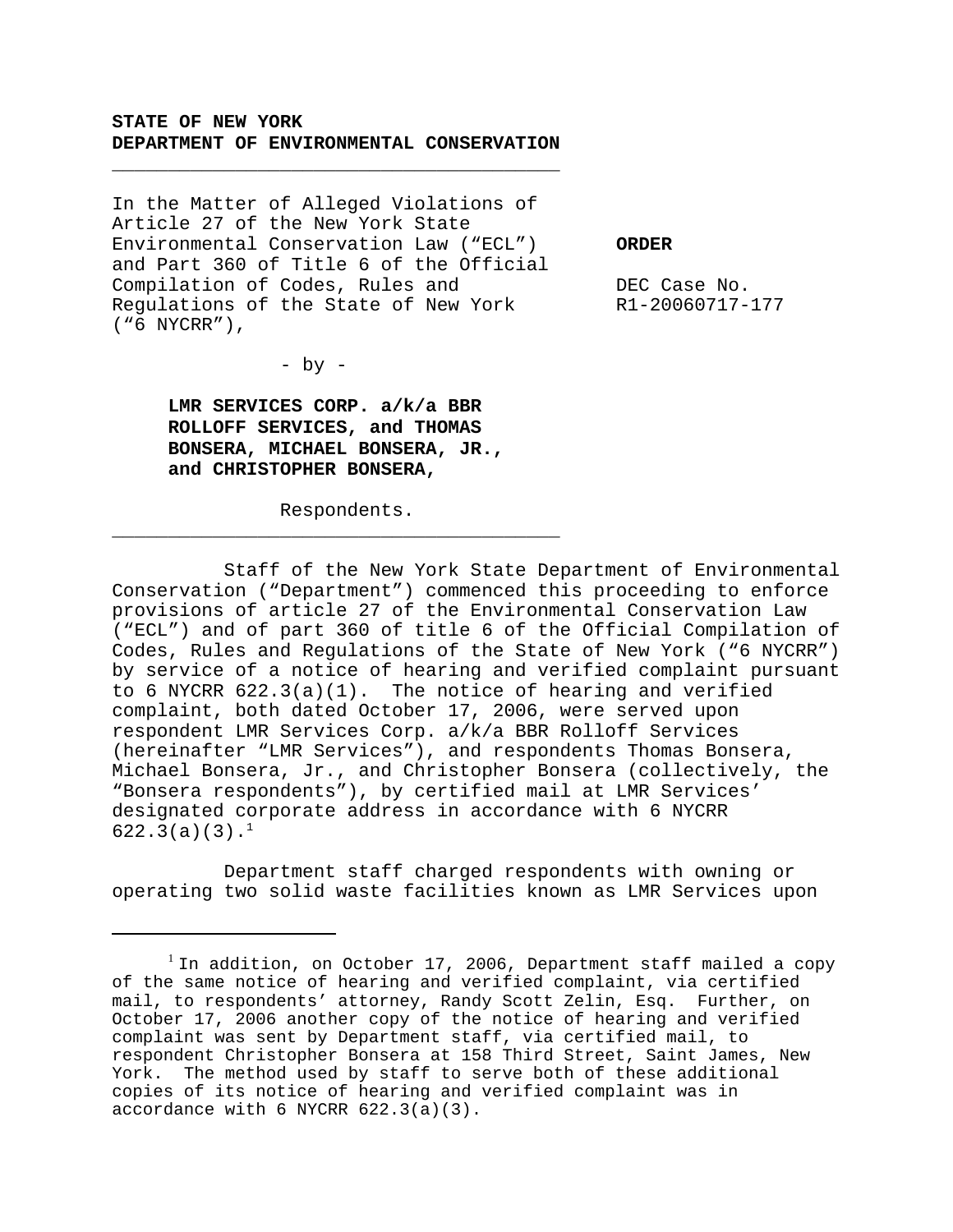property located at 35 Gilpin Avenue, Hauppauge (Suffolk County), New York ("Hauppauge facility"), and at 80 Dupont Street, Plainview (Nassau County), New York ("Plainview facility"). The complaint maintains that respondents' facilities are "solid waste management facilities" as described in ECL 27-0701 and 6 NYCRR 360-1.2, and are operating without permits in violation of ECL 27-0707(1) and 6 NYCRR 360-1.7(a)(1)(i).

According to the verified complaint, on January 24, 2006, the Department's Division of Law Enforcement issued five separate administrative charging instruments for various violations of the State's solid waste regulations at respondents' Plainview facility. Thereafter, the complaint maintains that Department staff conducted three separate inspections of respondents' Plainview facility on February 6, 2006, May 30, 2006, and July 6, 2006 and, during each inspection, staff documented continuing violations of ECL article 27 and 6 NYCRR part 360. Following the inspections of respondents' Plainview facility, the complaint alleges that two separate Notices of Violation, dated June 2, 2006 and July 7, 2006, respectively, were sent by Department staff by mail to respondents.

The verified complaint also alleges that, on August 2, 2006, Department staff conducted an inspection of respondents' Hauppauge facility and documented certain violations of 6 NYCRR 360-1 and 6 NYCRR 360-8. As a result of the deficiencies and violations noted by staff, the Department's verified complaint alleged five separate causes of action based upon the charging instruments on January 24, 2006, and eleven separate causes of action based upon the subsequent inspections of the Plainview and Hauppauge facilities in 2006 as follows:

1. Respondents violated ECL 27-0707(1) and 6 NYCRR 360-  $1.7(a)(1)(i)$  on January 24, 2006 by operating a solid waste management facility at the Plainview facility without a Department permit or other authorization;

2. Respondents violated 6 NYCRR 360-1.14(u)(1) on January 24, 2006 by failing to have the most recent annual report for the Plainview facility available upon request by the Department;

3. Respondents violated 6 NYCRR 360-1.14(u)(1) on January 24, 2006 by failing to have the operation and maintenance report for the Plainview facility available upon request by the Department;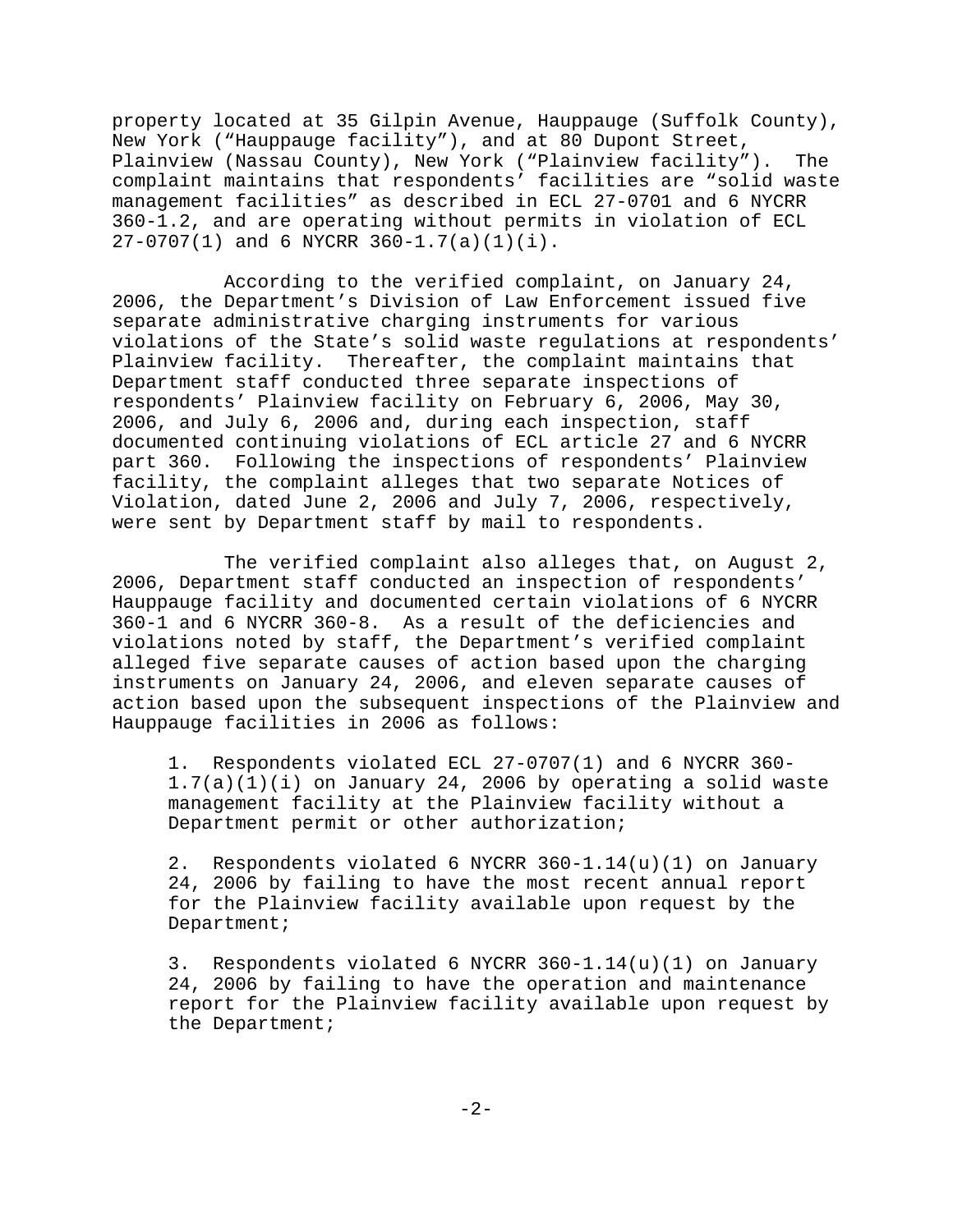4. Respondents violated 6 NYCRR 360-1.14(u)(1) on January 24, 2006 by failing to have the contingency plan for the Plainview facility available upon request by the Department;

5. Respondents violated 6 NYCRR 360-1.5 on January 24, 2006 by disposing solid waste at the Plainview facility without the requisite Department permit or authorization;

6. Respondents violated ECL 27-0707(1), 6 NYCRR 360-  $16.1(c)$ , and 6 NYCRR  $360-1.7(a)(1)(i)$  on February 6, 2006 by operating a construction and demolition debris processing facility at the Plainview facility without a Department permit or other authorization;

7. Respondents violated 6 NYCRR 360-1.14(j) on February 6, 2006 by failing to construct a fence or implement other suitable means to confine blowing litter to the Plainview facility;

8. Respondents violated 6 NYCRR 360-1.14(k) on February 6, 2006 by failing to control dust at the Plainview facility;

9. Respondents violated ECL 27-0707(1), 6 NYCRR 360- 16.1(c), and 6 NYCRR 360-1.7(a)(1)(i) on May 30, 2006 by operating a construction and demolition debris processing facility at the Plainview facility without a Department permit or other authorization;

10. Respondents violated 6 NYCRR 360-1.14(j) on May 30, 2006 by failing to construct a fence or implement other suitable means to confine blowing litter to the Plainview facility;

11. Respondents violated 6 NYCRR 360-1.14(k) on May 30, 2006 by failing to control dust at the Plainview facility;

12. Respondents violated ECL 27-0707(1), 6 NYCRR 360- 16.1(c), and 6 NYCRR 360-1.7(a)(1)(i) on July 6, 2006 by operating a construction and demolition debris processing facility at the Plainview facility without a Department permit or other authorization;

13. Respondents violated 6 NYCRR 360-1.14(j) on July 6, 2006 by failing to construct a fence or implement other suitable means to confine blowing litter to the Plainview facility;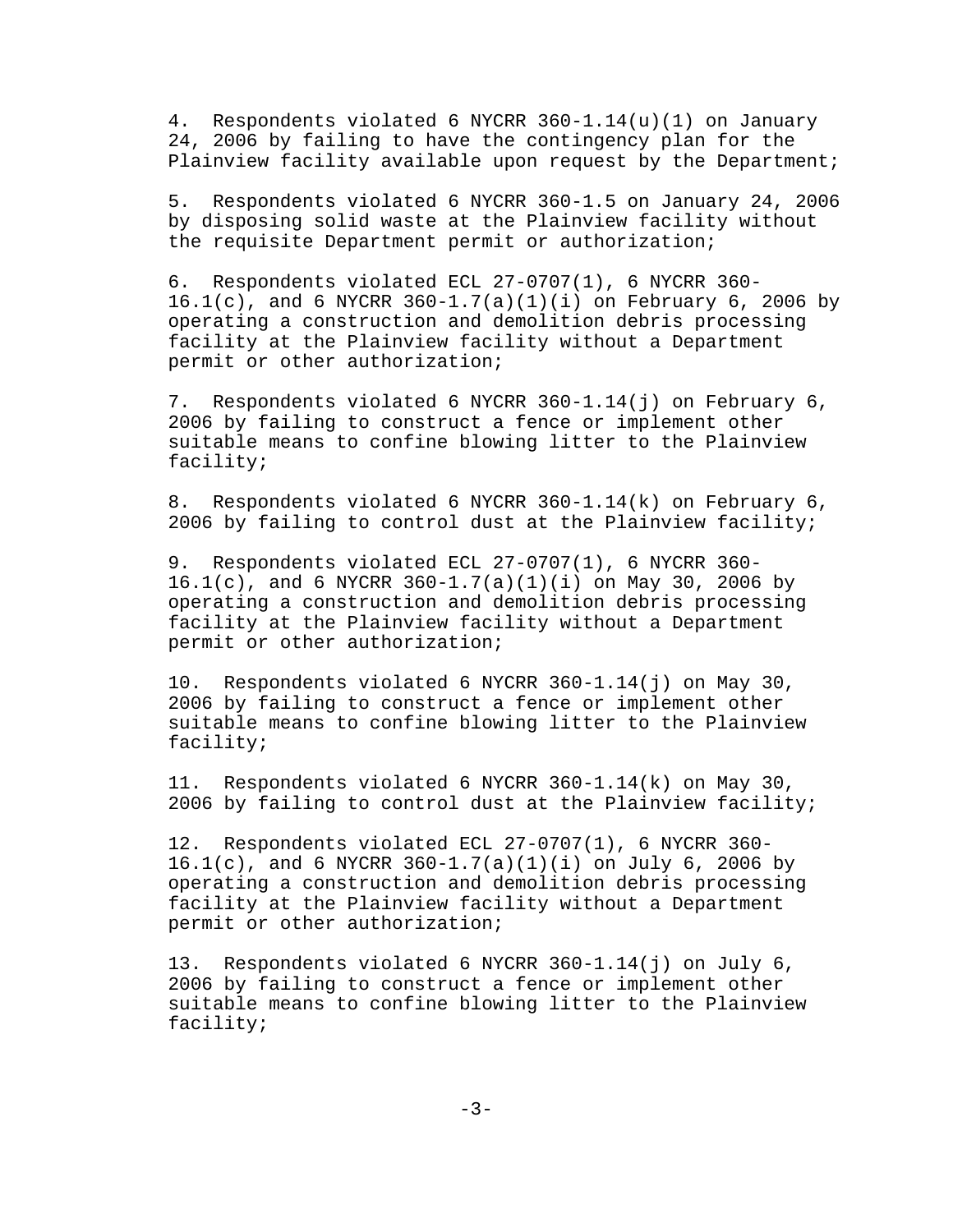14. Respondents violated 6 NYCRR 360-1.14(k) on July 6, 2006 by failing to control dust at the Plainview facility;

15. Respondents violated ECL 27-0707(1) and 6 NYCRR 360-  $1.7(a)(1)(i)$  on August 2, 2006 by operating a solid waste management facility at the Hauppauge facility without a Department permit or other authorization; and

16. Respondents violated 6 NYCRR 360-8.4(b) on August 2, 2006 by commencing operation of a landfill at the Hauppauge facility located in a deep flow recharge area.

Department staff extended respondents' time to file an answer to the October 17, 2006 verified complaint to April 13, 2007. Respondents failed to file an answer by then and, to date, have failed to file an answer to the Department's verified complaint.

Department staff filed a motion for default judgment, dated April 19, 2007, with the Department's Office of Hearings and Mediation Services. Department staff also served the motion upon respondents' attorney by mail pursuant to CPLR 2103(b) and 3215(g). The matter was assigned to Administrative Law Judge ("ALJ") Mark D. Sanza, who prepared the attached default summary report. I adopt ALJ Sanza's report as my decision in this matter, subject to the following comments.

Based upon the record, I conclude that the proposed civil penalty for the violations at the Hauppauge and Plainview facilities and remedial measures sought by Department staff to address the violations at the Plainview facility are authorized and appropriate. I also conclude that the dates recommended by staff by which respondents are to undertake the remedial measures at the Plainview facility are reasonable. Finally, based on this record, I direct that respondents remove the solid waste from the Hauppauge facility within forty-five days after service of this order, provide for post-removal inspection by Department staff and undertake, as necessary, sampling and appropriate remediation.

**NOW, THEREFORE,** having considered this matter and been duly advised, it is **ORDERED** that:

I. Pursuant to 6 NYCRR 622.15, Department staff's motion for a default judgment against respondents LMR Services Corp. a/k/a BBR Rolloff Services, Thomas Bonsera, Michael Bonsera, Jr., and Christopher Bonsera, is granted.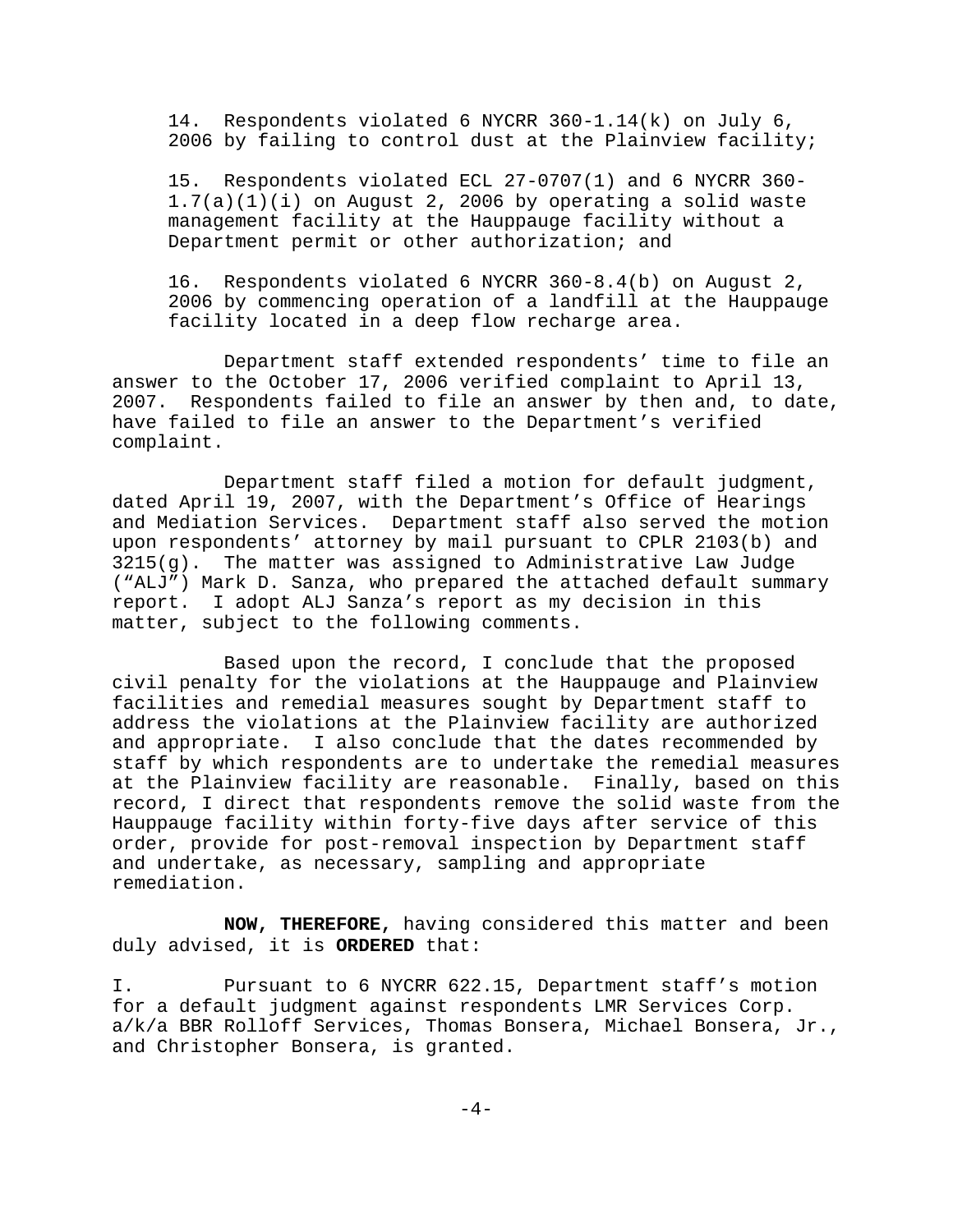II. Respondents are adjudged to be in default and to have waived the right to a hearing in this administrative enforcement proceeding. Accordingly, the factual allegations against respondents, as contained in the verified complaint, are deemed to have been admitted by respondents.

III. Respondents are adjudged to have violated:

A. ECL 27-0707(1) and 6 NYCRR 360-1.7(a)(1)(i) on January 24, 2006 by operating a solid waste management facility at the Plainview facility without a Department permit or other authorization;

B. 6 NYCRR 360-1.14(u)(1) on January 24, 2006 by failing to have the most recent annual report for the Plainview facility available upon request by the Department;

C. 6 NYCRR 360-1.14(u)(1) on January 24, 2006 by failing to have the operation and maintenance report for the Plainview facility available upon request by the Department;

D. 6 NYCRR 360-1.14(u)(1) on January 24, 2006 by failing to have the contingency plan for the Plainview facility available upon request by the Department;

E. 6 NYCRR 360-1.5 on January 24, 2006 by disposing solid waste at the Plainview facility without the requisite Department permit or authorization;

F. ECL 27-0707(1), 6 NYCRR 360-16.1(c), and 6 NYCRR  $360-1.7(a)(1)(i)$  on February 6, 2006 by operating a construction and demolition debris processing facility at the Plainview facility without a Department permit or other authorization;

G. 6 NYCRR 360-1.14(j) on February 6, 2006 by failing to construct a fence or implement other suitable means to confine blowing litter to the Plainview facility;

H. 6 NYCRR 360-1.14(k) on February 6, 2006 by failing to control dust at the Plainview facility;

I. ECL 27-0707(1), 6 NYCRR 360-16.1(c), and 6 NYCRR 360-1.7(a)(1)(i) on May 30, 2006 by operating a construction and demolition debris processing facility at the Plainview facility without a Department permit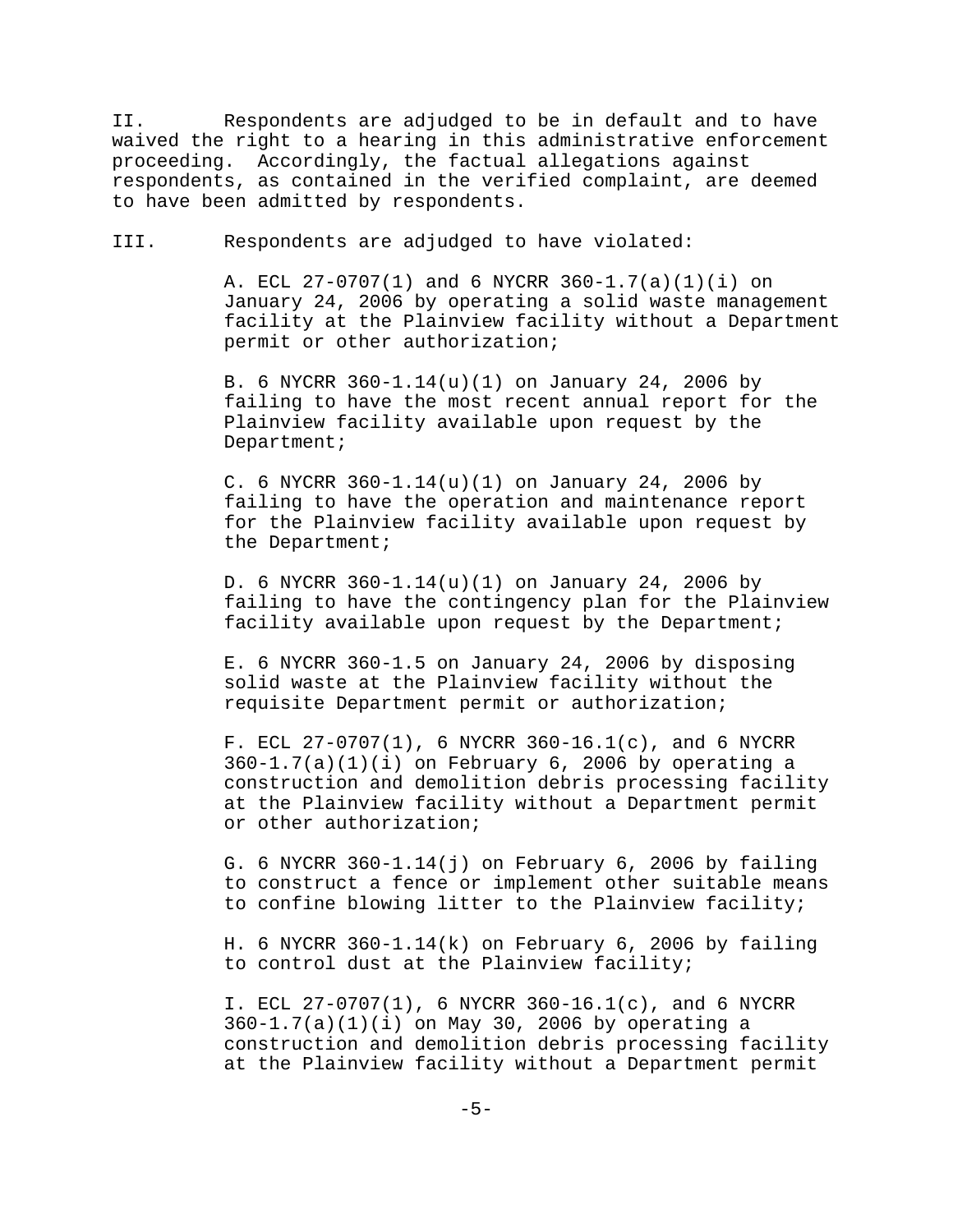or other authorization;

J. 6 NYCRR 360-1.14(j) on May 30, 2006 by failing to construct a fence or implement other suitable means to confine blowing litter to the Plainview facility;

K. 6 NYCRR  $360-1.14(k)$  on May 30, 2006 by failing to control dust at the Plainview facility;

L. ECL 27-0707(1), 6 NYCRR 360-16.1(c), and 6 NYCRR 360-1.7(a)(1)(i) on July 6, 2006 by operating a construction and demolition debris processing facility at the Plainview facility without a Department permit or other authorization;

M. 6 NYCRR  $360-1.14(j)$  on July 6, 2006 by failing to construct a fence or implement other suitable means to confine blowing litter to the Plainview facility;

N. 6 NYCRR 360-1.14(k) on July 6, 2006 by failing to control dust at the Plainview facility;

O. ECL  $27-0707(1)$  and 6 NYCRR  $360-1.7(a)(1)(i)$  on August 2, 2006 by operating a solid waste management facility at the Hauppauge facility without a Department permit or other authorization; and

P. 6 NYCRR 360-8.4(b) on August 2, 2006 by commencing construction or operation of a landfill at the Hauppauge facility located in a deep flow recharge area.

IV. Respondents shall immediately stop allowing any solid waste, including but not limited to construction and demolition debris, to come onto the Plainview and Hauppauge facilities in any manner or method, or for any purpose.

V. Respondents are hereby jointly and severally assessed a civil penalty in the amount of fifty thousand dollars (\$50,000). The civil penalty shall be due and payable within thirty (30) days after the service of this order upon respondents. Payment shall be made in the form of a cashier's check, certified check or money order payable to the order of the "New York State Department of Environmental Conservation" and mailed to the Department at the following address: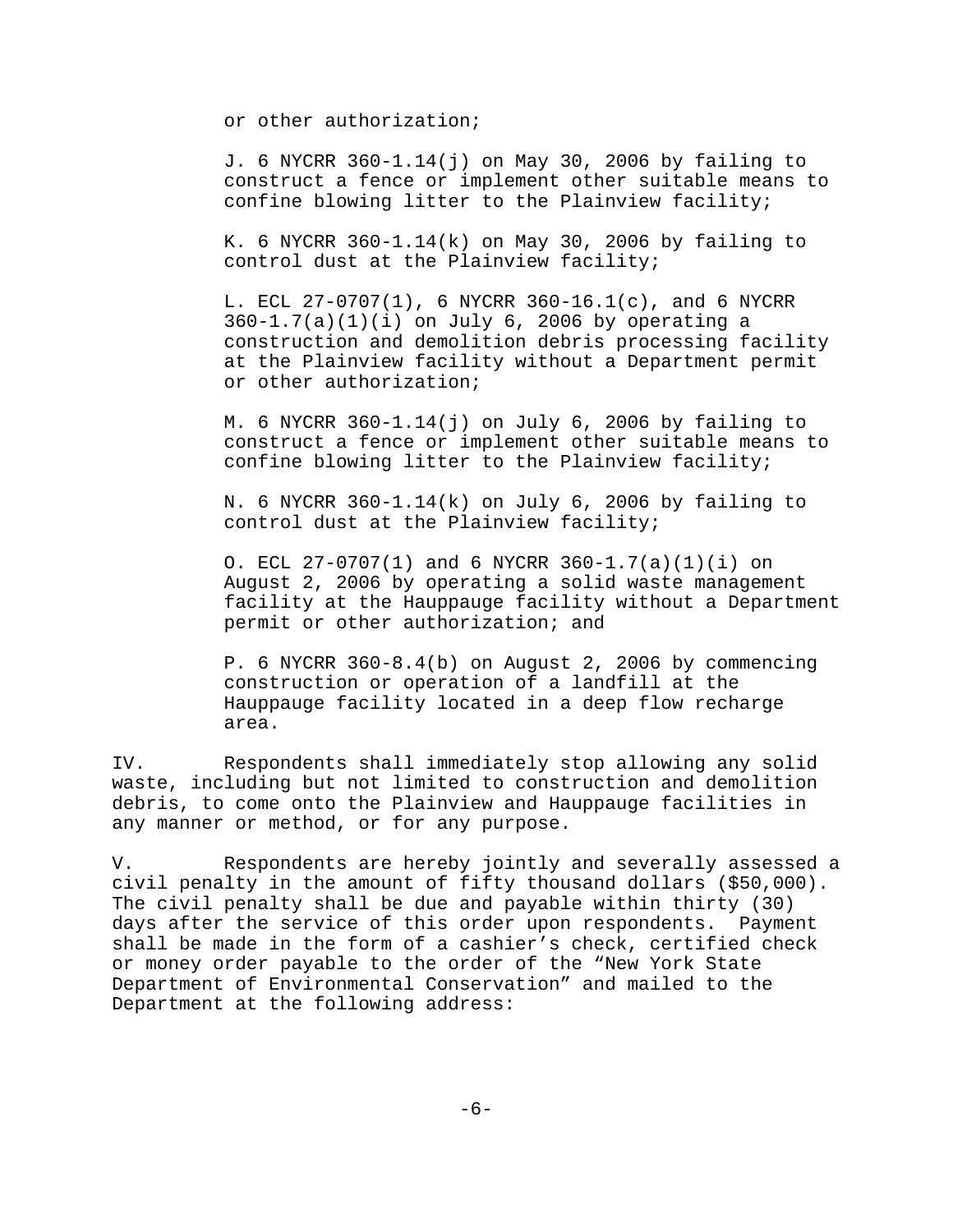Vernon G. Rail, Esq. New York State Department of Environmental Conservation Region 1 Headquarters 50 Circle Drive Stony Brook, New York 11790-2356

VI. With respect to the Plainview facility, respondents are hereby directed to:

- A. Starting within fifteen (15) days after service of this order, remove and transport all construction and demolition debris from the Plainview facility to locations that are authorized to accept construction and demolition debris;
- B. Starting within fifteen (15) days after service of this order, remove and transport all solid waste including but not limited to mattresses, toys, and clothing from the Plainview facility to locations that are authorized to accept solid waste;
- C. Starting within fifteen (15) days after service of this order, remove and transport all oil-based paint cans and containers marked "POISON" from the Plainview facility to locations that are authorized to accept such material;
- D. Starting within thirty (30) days after service of this order, remove and transport approximately fifteen thousand (15,000) cubic yards of soil that is mixed with concrete and asphalt from the Plainview facility to locations that are authorized to accept such material. Any screening/sifting of the material to separate sand and bank-run soils for use off-site as clean fill must be approved by Department staff;
- E. Provide no less than five (5) days advance notice to the following individual of the start of each of the removal activities from the Plainview facility required by subparagraphs A, B, C, and D of this paragraph:

Syed Rahman, P.E. Regional Solid Waste Engineer New York State Department of Environmental Conservation Region 1 Headquarters, SUNY Campus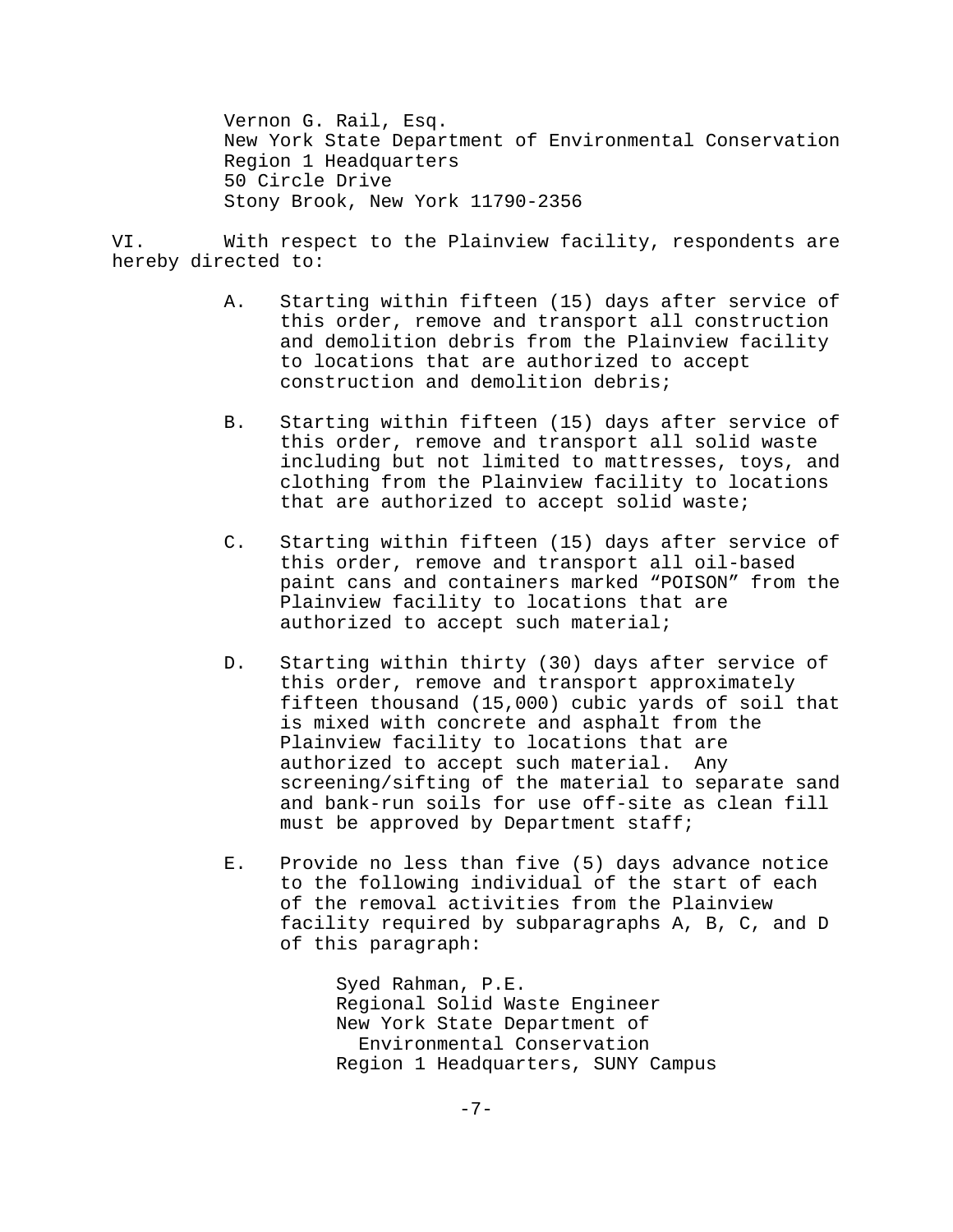50 Circle Road Stony Brook, New York 11790-3409;

- F. Provide the Department's Region 1 Regional Solid Waste Engineer on a weekly basis with copies of all disposal facility tickets, manifests and any other documentation verifying the volume of each load and appropriate disposal of the waste identified in subparagraphs A, B, and C of this paragraph and the disposal or other handling of the soil identified in subparagraph D of this paragraph;
- G. Use only such transport vehicles that are authorized to transport the waste and materials set forth in subparagraphs A, B, C and D of this paragraph;
- H. Complete all work at the Plainview facility required by this paragraph within one hundred and five (105) days after service of this order;
- I. Advise the Department, in writing, within five (5) days of completing the work at the Plainview facility required by subparagraphs A, B, C and D of this paragraph; and
- J. Allow Department staff to conduct post-removal inspection of the Plainview facility in order to verify the status of the work required by this order and to determine if there are any visual indications of soil contamination at the site. In the event that soil contamination is indicated, respondents shall undertake, at their expense, sampling as directed by Department staff. Any samples taken shall be evaluated at approved laboratories. Based on the sampling results, respondents shall undertake, at their expense, any appropriate remediation that may be required by Department staff.

VII. With respect to the Hauppauge facility, respondents are hereby directed to:

> A. Starting within fifteen (15) days after service of this order, remove and transport to authorized facilities and only in vehicles permitted to transport such waste, all solid waste from the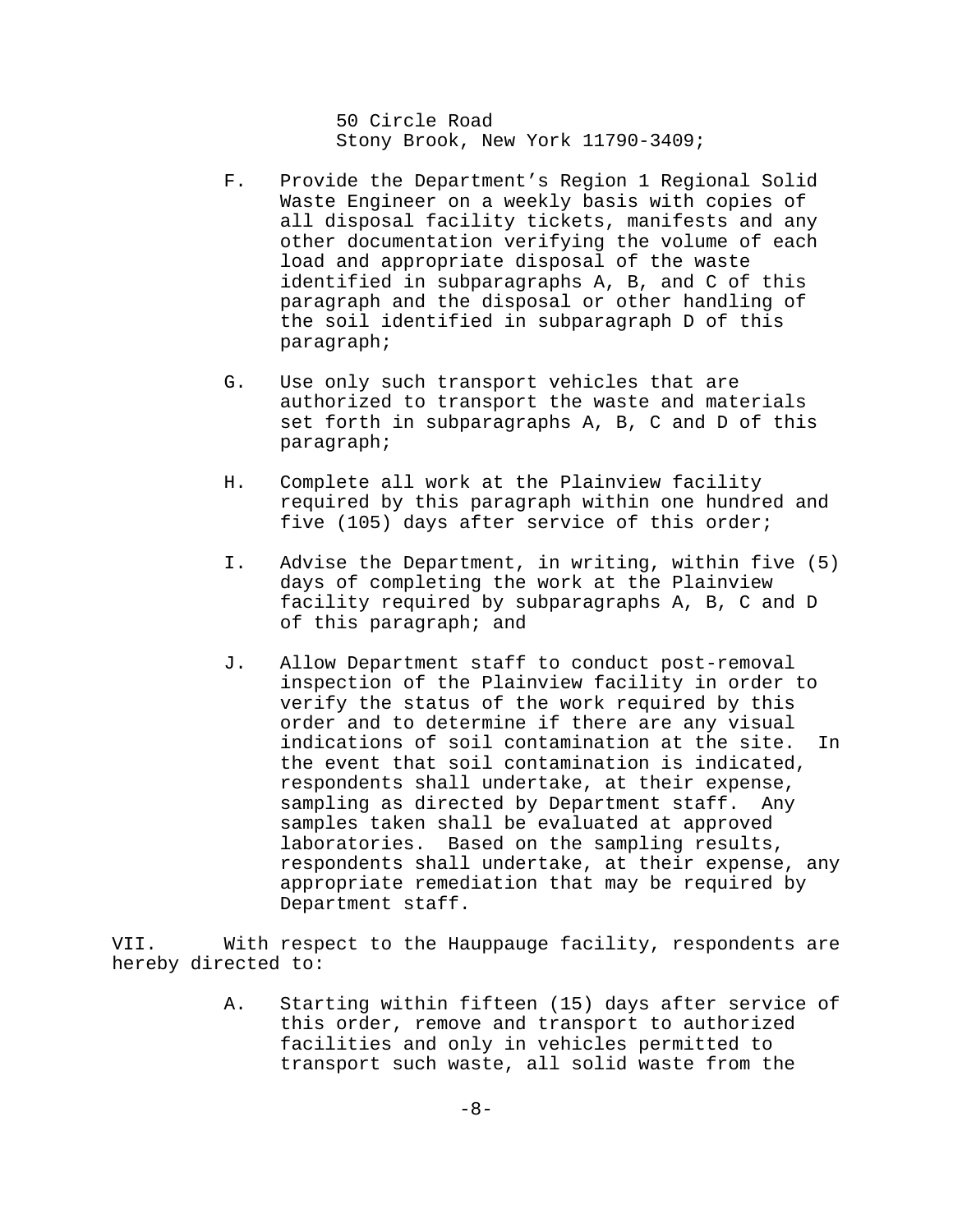Hauppauge facility;

B. Provide no less than five (5) days advance notice to the following individual of the start of the waste removal activities from the Hauppauge facility:

> Syed Rahman, P.E. Regional Solid Waste Engineer New York State Department of Environmental Conservation Region 1 Headquarters, SUNY Campus 50 Circle Road Stony Brook, New York 11790-3409;

- C. Provide the Department's Region 1 Regional Solid Waste Engineer with copies of all disposal facility tickets, manifests and any other documentation verifying the volume of each load and appropriate disposal of the waste identified in subparagraph A of this paragraph;
- D. Complete all work at the Hauppauge facility within forty-five (45) days after service of this order;
- E. Advise the Department, in writing, within five (5) days of completing the work at the Hauppauge facility required by subparagraph A of this paragraph; and
- F. Allow post-removal inspection of the Hauppauge facility by Department staff to verify the status of the work required by this order and to determine if there are any visual indications of soil contamination at the site. In the event that soil contamination is indicated, respondents shall undertake, at their expense, sampling as directed by Department staff. Any samples taken shall be evaluated at approved laboratories. Based on the sampling results, respondents shall undertake, at their expense, any appropriate remediation that may be required by Department staff.

VIII. All communications from respondents to the Department concerning this order shall be made to: Vernon G. Rail, Esq., New York State Department of Environmental Conservation, Region 1 Headquarters, 50 Circle Drive, Stony Brook, New York 11790-2356.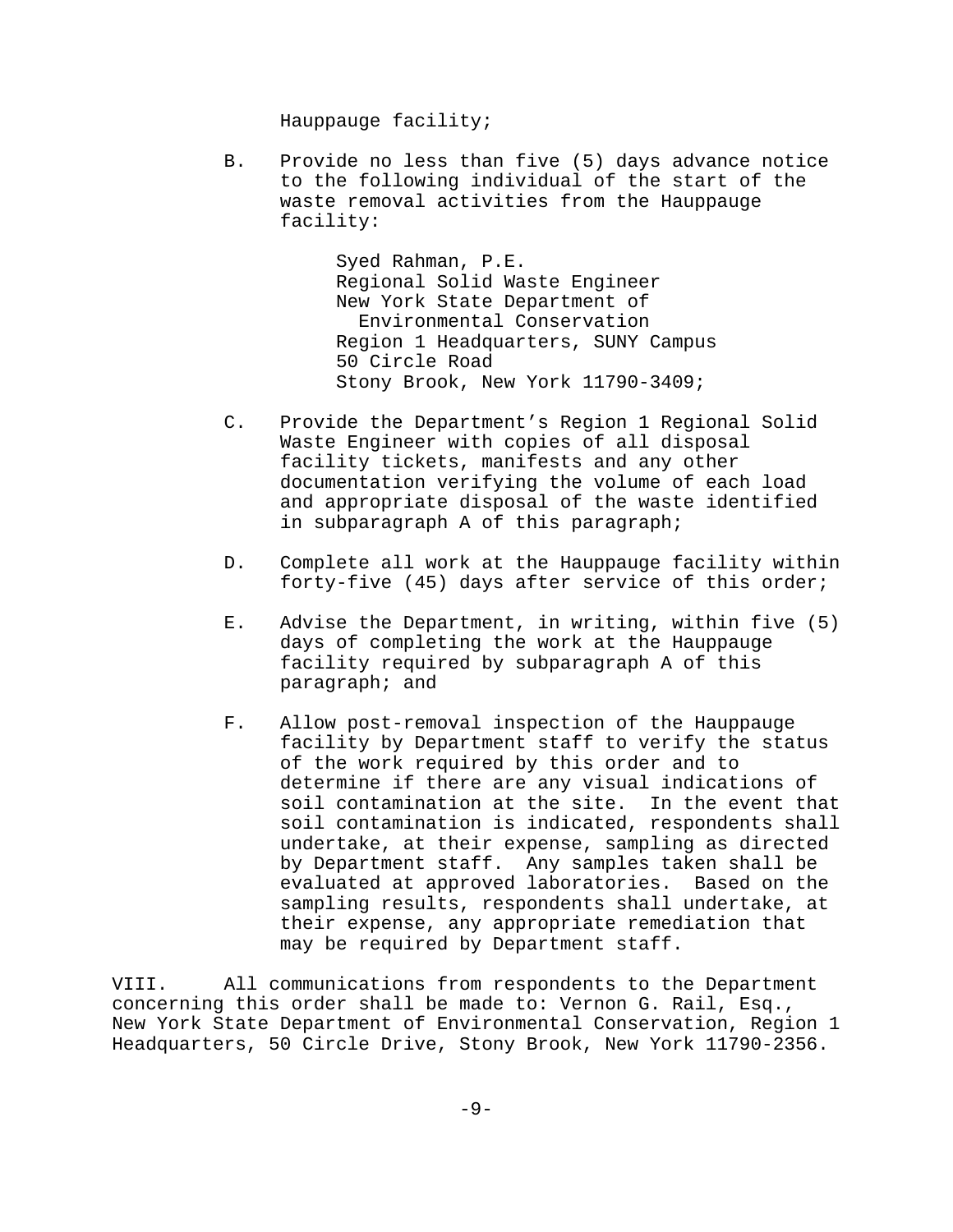IX. The provisions, terms and conditions of this order shall bind respondents LMR Services Corp. a/k/a BBR Rolloff Services, Thomas Bonsera, Michael Bonsera, Jr., and Christopher Bonsera, and their agents, successors and assigns, in any and all capacities.

> For the New York State Department of Environmental Conservation

> > /s/

By: \_\_\_\_\_\_\_\_\_\_\_\_\_\_\_\_\_\_\_\_\_\_\_\_\_\_\_\_\_\_\_\_\_

Alexander B. Grannis Commissioner

Dated: August 23, 2007 Albany, New York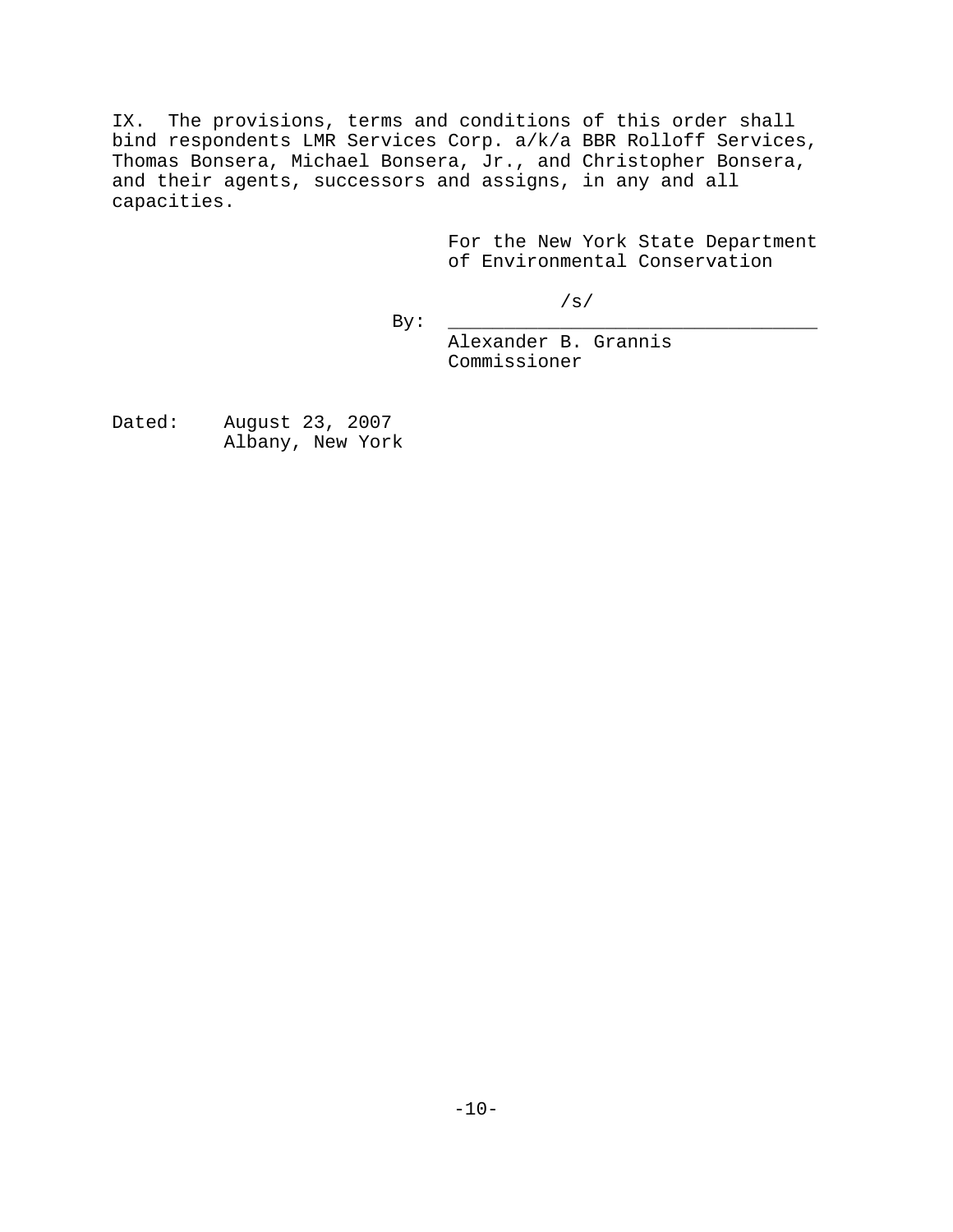TO: Randy Scott Zelin, Esq. (By certified mail) Randy Scott Zelin, P.C. Attorney for Respondents 675 Old Country Road Westbury, New York 11590

LMR Services Corp. (By certified mail) 1 Forsythia Lane Jericho, New York 11753

Christopher Bonsera (By certified mail) 158 Third Street Saint James, New York 11780

Christopher Bonsera (By certified mail) c/o LMR Services Corp. 1 Forsythia Lane Jericho, New York 11753

Thomas Bonsera (By certified mail) c/o LMR Services Corp. 1 Forsythia Lane Jericho, New York 11753

Michael Bonsera, Jr. (By certified mail) c/o LMR Services Corp. 1 Forsythia Lane Jericho, New York 11753

Vernon G. Rail, Esq. (By regular mail) Assistant Regional Attorney New York State Department of Environmental Conservation Region 1 Headquarters 50 Circle Road Stony Brook, New York 11790-2356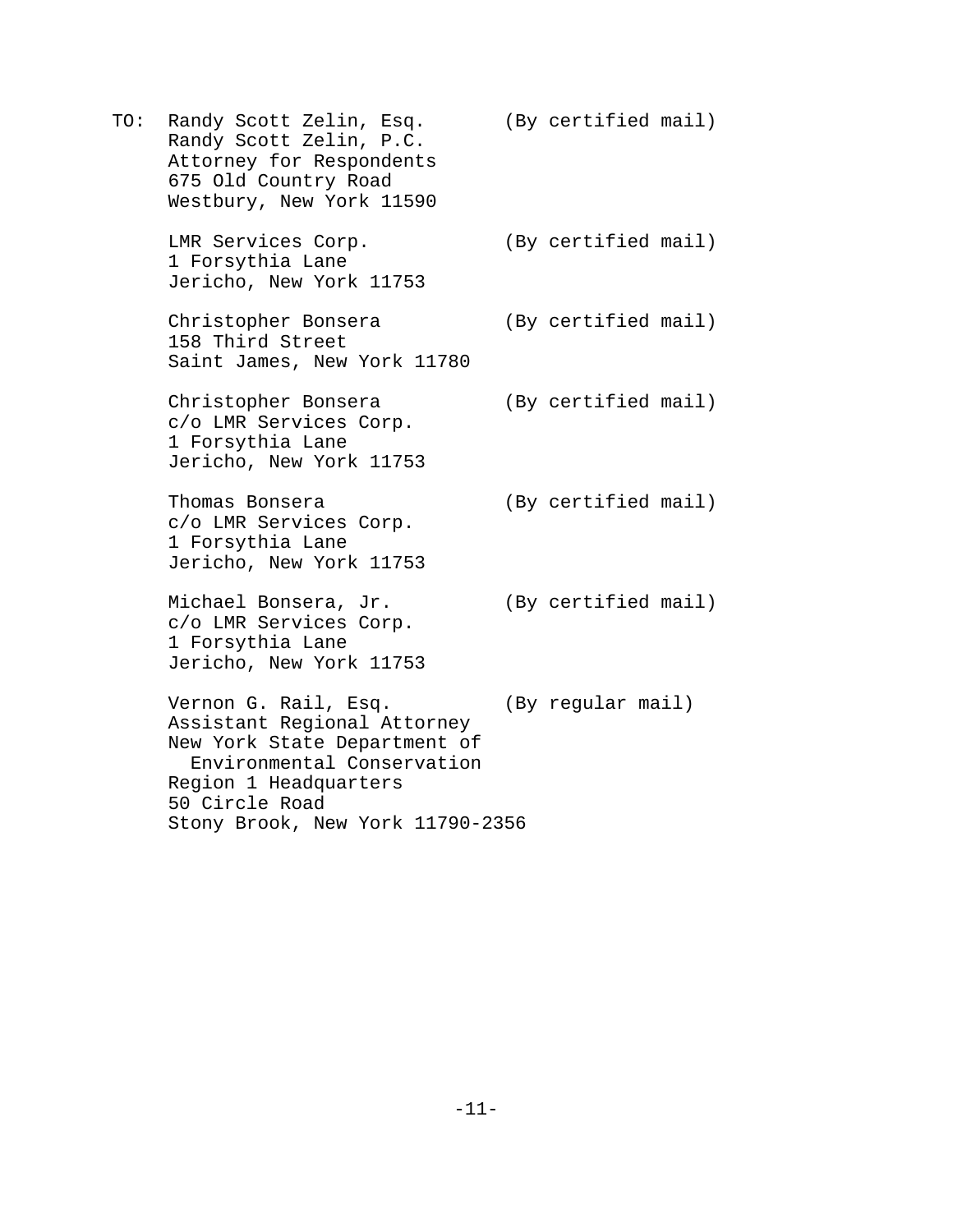### **STATE OF NEW YORK DEPARTMENT OF ENVIRONMENTAL CONSERVATION**

\_\_\_\_\_\_\_\_\_\_\_\_\_\_\_\_\_\_\_\_\_\_\_\_\_\_\_\_\_\_\_\_\_\_\_\_\_\_\_\_

In the Matter of Alleged Violations of Article 27 of the New York State **DEFAULT** Environmental Conservation Law ("ECL") **SUMMARY REPORT** and Part 360 of Title 6 of the Official Compilation of Codes, Rules and DEC Case No. Regulations of the State of New York R1-20060717-177 ("6 NYCRR"),

 $-$  by  $-$ 

**LMR SERVICES CORP. a/k/a BBR ROLLOFF SERVICES, and THOMAS BONSERA, MICHAEL BONSERA, JR., and CHRISTOPHER BONSERA,**

Respondents.

\_\_\_\_\_\_\_\_\_\_\_\_\_\_\_\_\_\_\_\_\_\_\_\_\_\_\_\_\_\_\_\_\_\_\_\_\_\_\_\_

# **Proceedings**

On October 17, 2006, staff of the Department of Environmental Conservation ("Department") commenced this administrative enforcement proceeding against respondent LMR Services Corp. a/k/a BBR Rolloff Services (hereinafter "LMR Services"), and respondents Thomas Bonsera, Michael Bonsera, Jr., and Christopher Bonsera (collectively, the "Bonsera respondents"), by mailing a copy of a notice of hearing and verified complaint, dated October 17, 2006, via certified mail, to respondent LMR Services and the Bonsera respondents at 1 Forsythia Lane, Jericho, New York. $<sup>1</sup>$ </sup>

In addition, on October 17, 2006, Department staff mailed a copy of the same notice of hearing and verified complaint, via certified mail, to respondents' attorney, Randy Scott Zelin, Esq., at 675 Old Country Road, Westbury, New York. On or about the same date, Department staff sent a copy of the

<sup>1</sup> A search of the New York State Department of State, Division of Corporations, website conducted on May 31, 2007 revealed that respondent LMR Services Corp. is currently registered as an "active" domestic business entity with a principal office located at 1 Forsynthia Lane, Jericho, New York 11753, with service of process at the same address in care of respondent Michael Bonsera, Jr. The search revealed no listing for BBR Rolloff Services with the Department of State (see http://dos.state.ny.us/corp\_public/CORPSEARCH.ENTITY\_INFORMATION?p\_

<sup>...).</sup>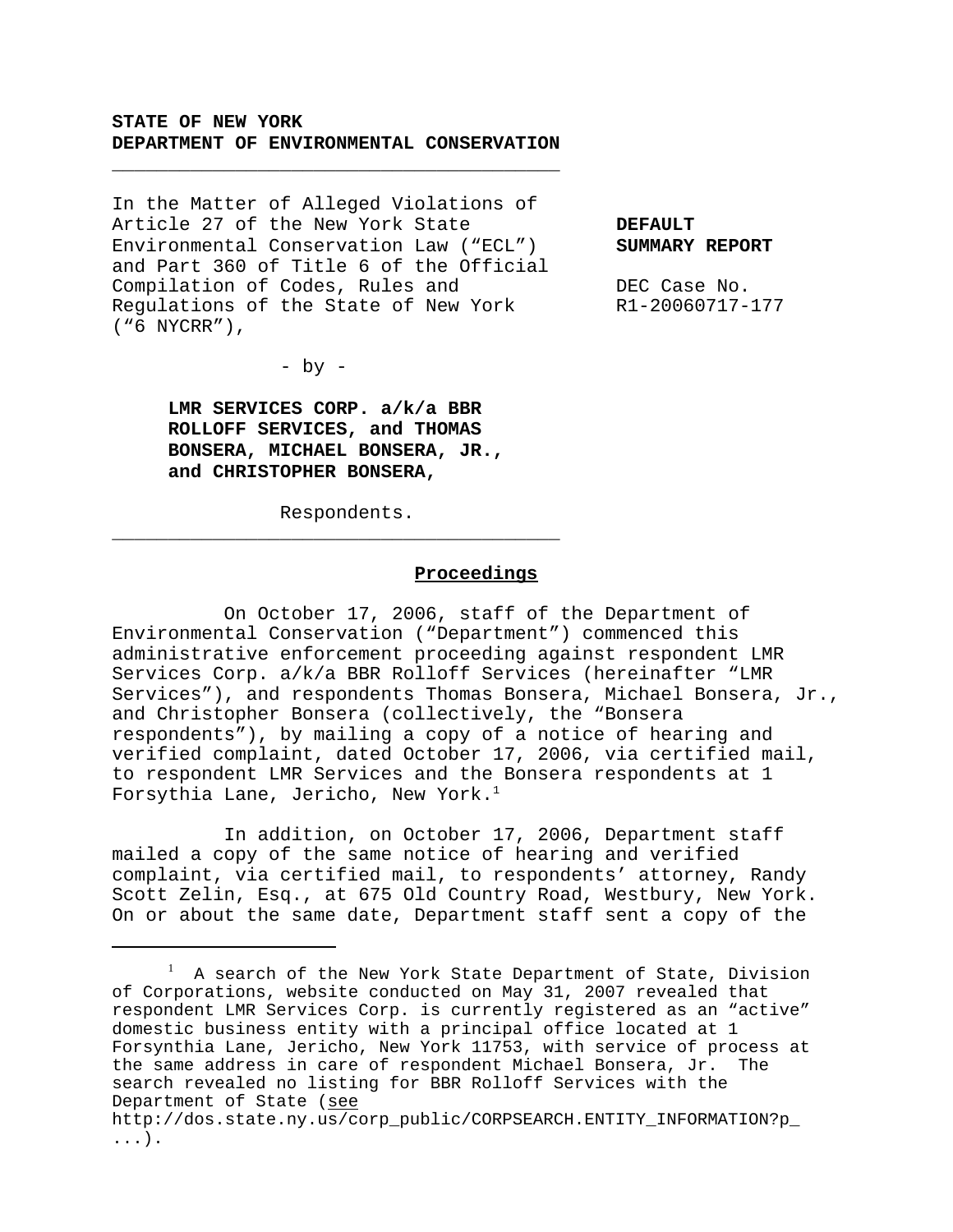notice of hearing and verified complaint, via certified mail, to respondent Christopher Bonsera at 158 Third Street, Saint James, New York.

According to the complaint, the Bonsera respondents own or operate two solid waste facilities known as LMR Services upon property located at 35 Gilpin Avenue, Hauppauge (Suffolk County), New York (hereinafter "Hauppauge facility"), and at 80 Dupont Street, Plainview (Nassau County), New York (hereinafter "Plainview facility"). The complaint maintains that respondents' facilities are "solid waste management facilities" as described in Environmental Conservation Law ("ECL") § 27-0701, and section 360-1.2 of title 6 of the Official Compilation of Codes, Rules and Regulations of the State of New York ("6 NYCRR").

The complaint alleges that, on January 24, 2006, the Department's Division of Law Enforcement issued five separate administrative charging instruments to respondent Christopher Bonsera for various violations of 6 NYCRR 360-1 at respondents' Plainview facility. Thereafter, according to the complaint, Department staff conducted three separate inspections of respondents' Plainview facility on February 6, 2006, May 30, 2006, and July 6, 2006 and, during each inspection, staff documented continuing violations of ECL article 27 and 6 NYCRR part 360. Following the latter two inspections of respondents' Plainview facility, the complaint maintains that two separate Notices of Violation, dated June 2, 2006 and July 7, 2006, respectively, were sent by Department staff to respondents by mail at P.O. Box 77, Syosset, New York.

The complaint also alleges that, on August 2, 2006, Department staff conducted an inspection of respondents' Hauppauge facility and documented certain violations of 6 NYCRR 360-1 and 360-8. As a result of the deficiencies and violations noted by staff, the Department's complaint alleged five separate causes of action based upon the charging instruments issued to respondent Christopher Bonsera on January 24, 2006, and eleven separate causes of action based upon the subsequent inspections of respondents' Plainview and Hauppauge facilities in 2006 as follows:

1. Respondents violated ECL 27-0707(1) and 6 NYCRR 360-  $1.7(a)(1)(i)$  on January 24, 2006 by operating a solid waste management facility at the Plainview facility without a Department permit or other authorization;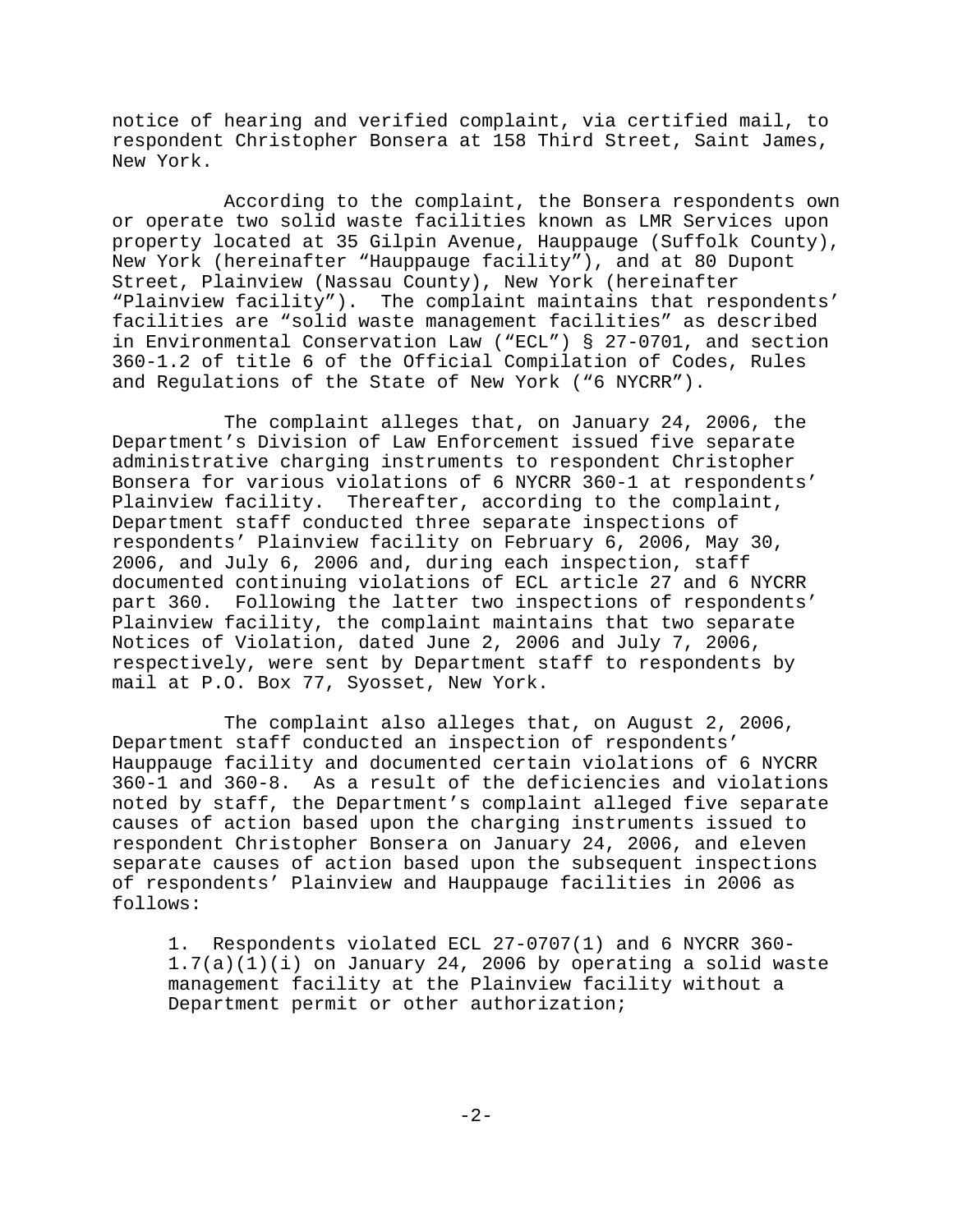2. Respondents violated 6 NYCRR 360-1.14(u)(1) on January 24, 2006 by failing to have the most recent annual report for the Plainview facility available upon request by the Department;

3. Respondents violated 6 NYCRR 360-1.14(u)(1) on January 24, 2006 by failing to have the operation and maintenance report for the Plainview facility available upon request by the Department;

4. Respondents violated 6 NYCRR 360-1.14(u)(1) on January 24, 2006 by failing to have the contingency plan for the Plainview facility available upon request by the Department;

5. Respondents violated 6 NYCRR 360-1.5 on January 24, 2006 by disposing solid waste at the Plainview facility without the requisite Department permit or authorization;

6. Respondents violated ECL 27-0707(1), 6 NYCRR 360-  $16.1(c)$ , and 6 NYCRR  $360-1.7(a)(1)(i)$  on February 6, 2006 by operating a construction and demolition ("C&D") debris processing facility at the Plainview facility without a Department permit or other authorization;

7. Respondents violated 6 NYCRR 360-1.14(j) on February 6, 2006 by failing to construct a fence or implement other suitable means to confine blowing litter to the Plainview facility;

8. Respondents violated 6 NYCRR 360-1.14(k) on February 6, 2006 by failing to control dust at the Plainview facility;

9. Respondents violated ECL 27-0707(1), 6 NYCRR 360-  $16.1(c)$ , and 6 NYCRR  $360-1.7(a)(1)(i)$  on May 30, 2006 by operating a C&D debris processing facility at the Plainview facility without a Department permit or other authorization;

10. Respondents violated 6 NYCRR 360-1.14(j) on May 30, 2006 by failing to construct a fence or implement other suitable means to confine blowing litter to the Plainview facility;

11. Respondents violated 6 NYCRR 360-1.14(k) on May 30, 2006 by failing to control dust at the Plainview facility;

12. Respondents violated ECL 27-0707(1), 6 NYCRR 360-  $16.1(c)$ , and 6 NYCRR  $360-1.7(a)(1)(i)$  on July 6, 2006 by operating a C&D debris processing facility at the Plainview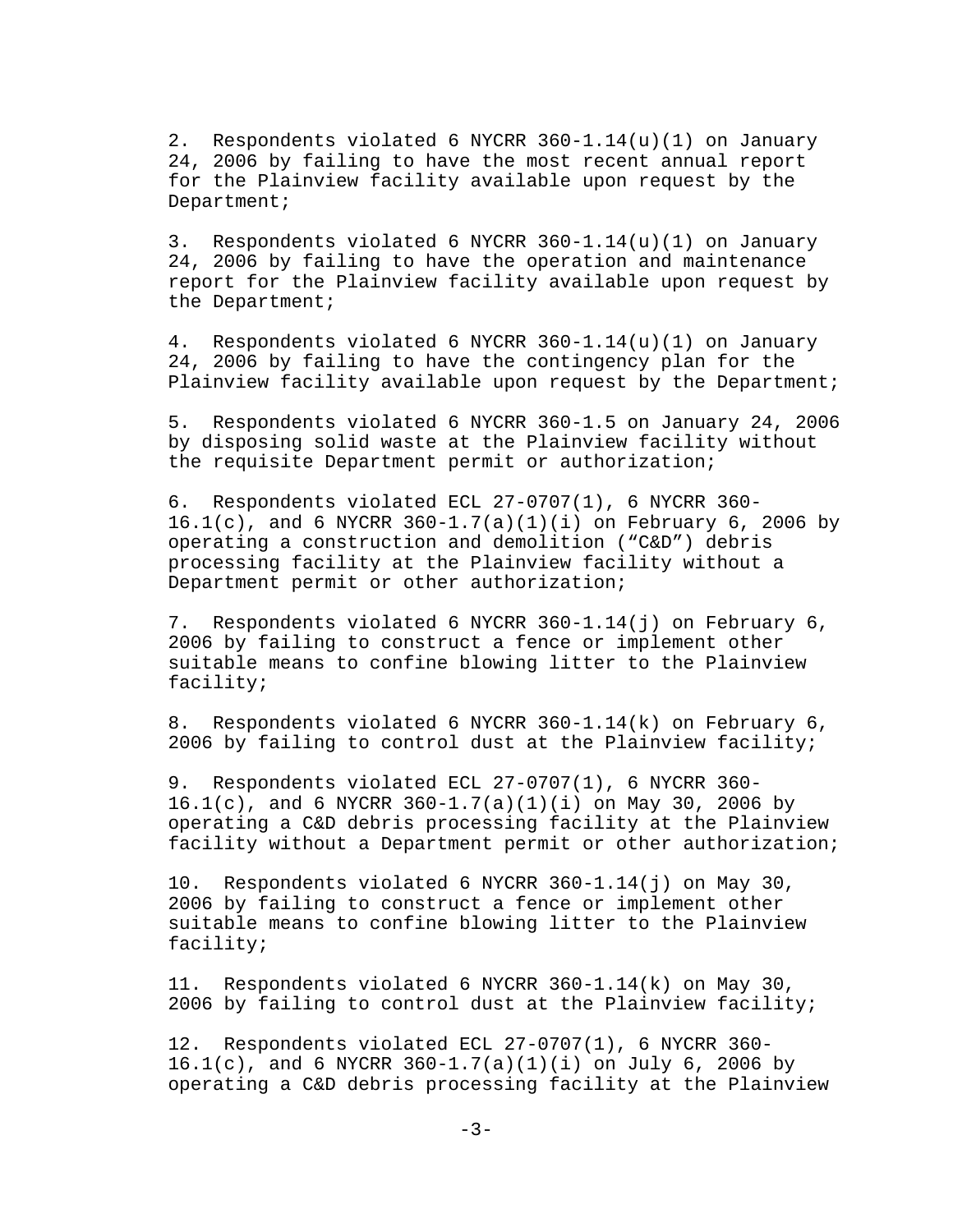facility without a Department permit or other authorization;

13. Respondents violated 6 NYCRR 360-1.14(j) on July 6, 2006 by failing to construct a fence or implement other suitable means to confine blowing litter to the Plainview facility;

14. Respondents violated 6 NYCRR 360-1.14(k) on July 6, 2006 by failing to control dust at the Plainview facility;

15. Respondents violated ECL 27-0707(1) and 6 NYCRR 360-  $1.7(a)(1)(i)$  on August 2, 2006 by operating a solid waste management facility at the Hauppauge facility without a Department permit or other authorization; and

16. Respondents violated 6 NYCRR 360-8.4(b) on August 2, 2006 by commencing operation of a landfill at the Hauppauge facility located in a deep flow recharge area.

The October 17, 2006 notice of hearing stated that, pursuant to 6 NYCRR 622.4, respondents must serve an answer upon Department staff within twenty (20) days of receiving the notice of hearing and verified complaint. As provided for by 6 NYCRR 622.8, the notice of hearing also scheduled a pre-hearing conference for November 29, 2006 at the Department's Region 1 headquarters in Stony Brook, New York. The notice of hearing stated that if respondents failed either to file an answer or to attend the pre-hearing conference as scheduled, respondents would be in default and would waive their right to a hearing.

With a cover letter dated April 19, 2007, Vernon G. Rail, Esq., Assistant Regional Attorney with the Department's Division of Legal Affairs in Region 1, filed a notice of motion for default judgment and motion for default judgment, both dated April 19, 2007, along with supporting papers against respondents with the Department's Office of Hearings and Mediation Services. The supporting papers consisted of an affirmation by Mr. Rail dated April 19, 2007, which documents respondent's failure to file a timely answer, along with attached Exhibits marked "A" through "K."

Exhibit "A" contains a copy of a letter dated October 17, 2006 from Mr. Rail to Randy Scott Zelin, Esq., enclosing a copy of the October 17, 2006 notice of hearing and verified complaint against respondents. Exhibit "B" contains copies of the signed certified mail receipts for the Department's service of the notice of hearing and verified complaint upon respondent LMR Services on November 11, 2006, and upon respondent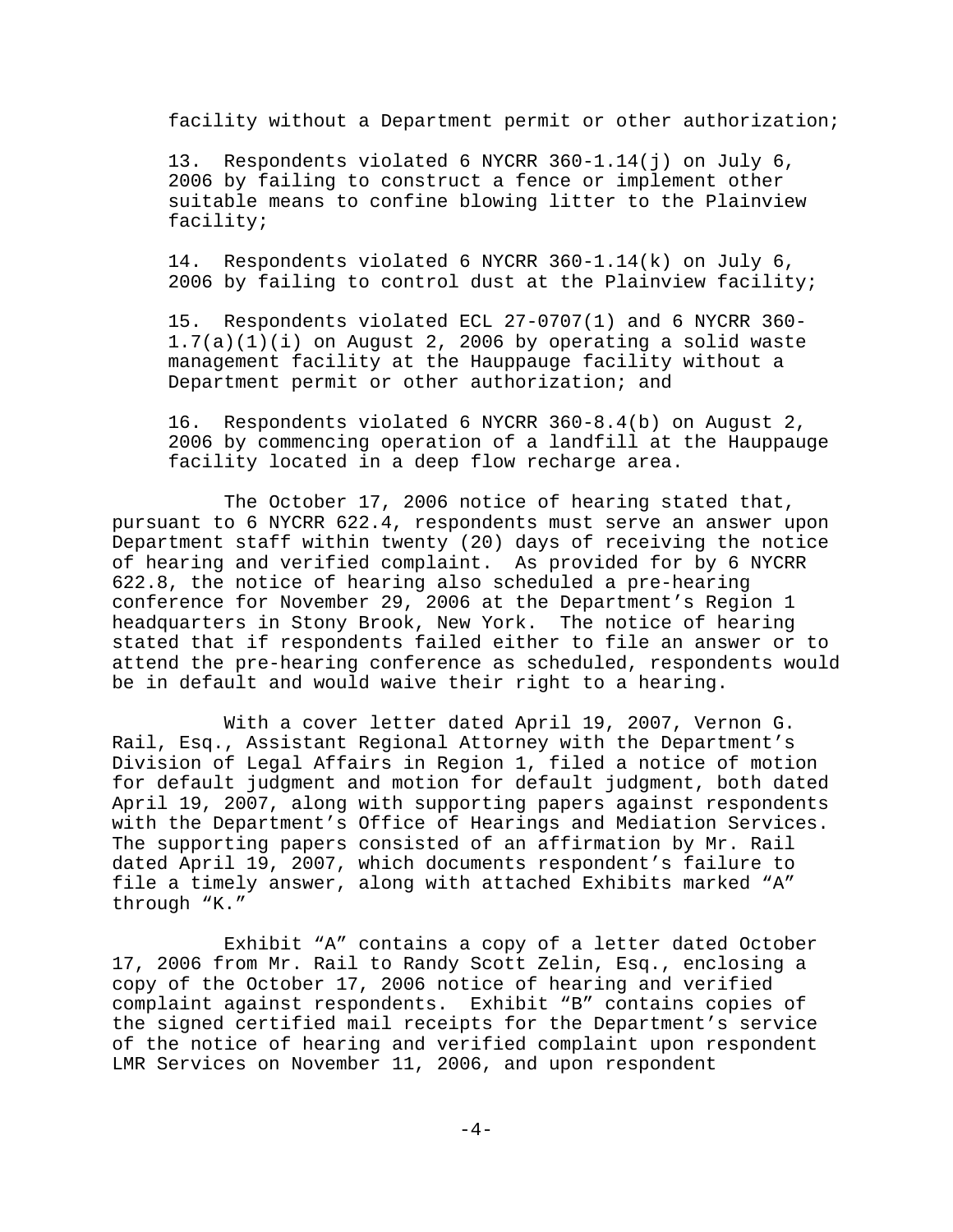Christopher Bonsera on October 28, 2006. Exhibit "C" is a copy of a "NYS DEC-Region 1 Division of Legal Affairs Sign-In Sheet" for a meeting on November 6, 2006 between Department staff and Randy Zelin, Esq. on behalf of respondents. Exhibit "D" is a copy of a "Fax Cover Sheet" from Randy Scott Zelin, Esq. to Mr. Rail dated November 22, 2006 concerning respondents' consent to inspections and search of their records. Exhibit "E" is a copy of a written "Inspection Report" with diagrams, numerical data, and photographs stemming from an inspection of respondents' Plainview facility by Department staff on December 6, 2006.

Exhibit "F" is a copy of a letter dated January 11, 2007 from Vernon Rail, Esq. to Randy Scott Zelin, Esq. enclosing a draft Schedule of Compliance for respondents and proposing a settlement meeting. Exhibit "G" is a copy of a letter from Mr. Zelin to Mr. Rail dated January 26, 2007 concerning an agreement to the draft compliance schedule. Exhibit "H" is a copy of a letter from Mr. Rail to Mr. Zelin dated April 3, 2007 concerning respondent Michael Bonsera, Jr. failing to appear at a conference on March 28, 2007 and respondents' failure to file an answer to the Department's October 17, 2006 verified complaint. The April 3, 2007 letter also noted that, in order for respondents to avoid a default judgment in this matter, respondents had to answer the Department's complaint by April 13, 2007. Exhibit "I" is a copy of a "Facsimile Transmittal Sheet" from Mr. Zelin to Mr. Rail dated April 16, 2007 concerning financial disclosure and scheduling. Exhibit "J" is a copy of a letter from Mr. Rail to Mr. Zelin dated April 17, 2007 concerning respondents' failure to settle this matter and failure to submit an answer or responsive pleading by April 13, 2007. Lastly, pursuant to 6 NYCRR 622.15(b), Exhibit "K" is a copy of Department staff's proposed order for its default motion.

Department staff's April 19, 2007 cover letter accompanying its default motion indicate that the motion papers were mailed to respondents' attorney, Randy Scott Zelin, Esq., at his business address and to the Department's Chief Administrative Law Judge ("Chief ALJ") in accordance with 6 NYCRR 622.6(c)(1). In a letter to Chief ALJ James McClymonds dated April 25, 2007, Mr. Zelin requested a twenty day extension of time to answer or move with respect to Department staff's motion.<sup>2</sup> By letter dated

<sup>2</sup> In a responsive letter of the same date to Mr. Zelin's April 25, 2007 request, Department attorney Vernon Rail, Esq. provided a copy of an October 27, 2006 letter from Mr. Zelin indicating that he represented "the defendants/respondents" in this matter and that he had received the Department's October 17,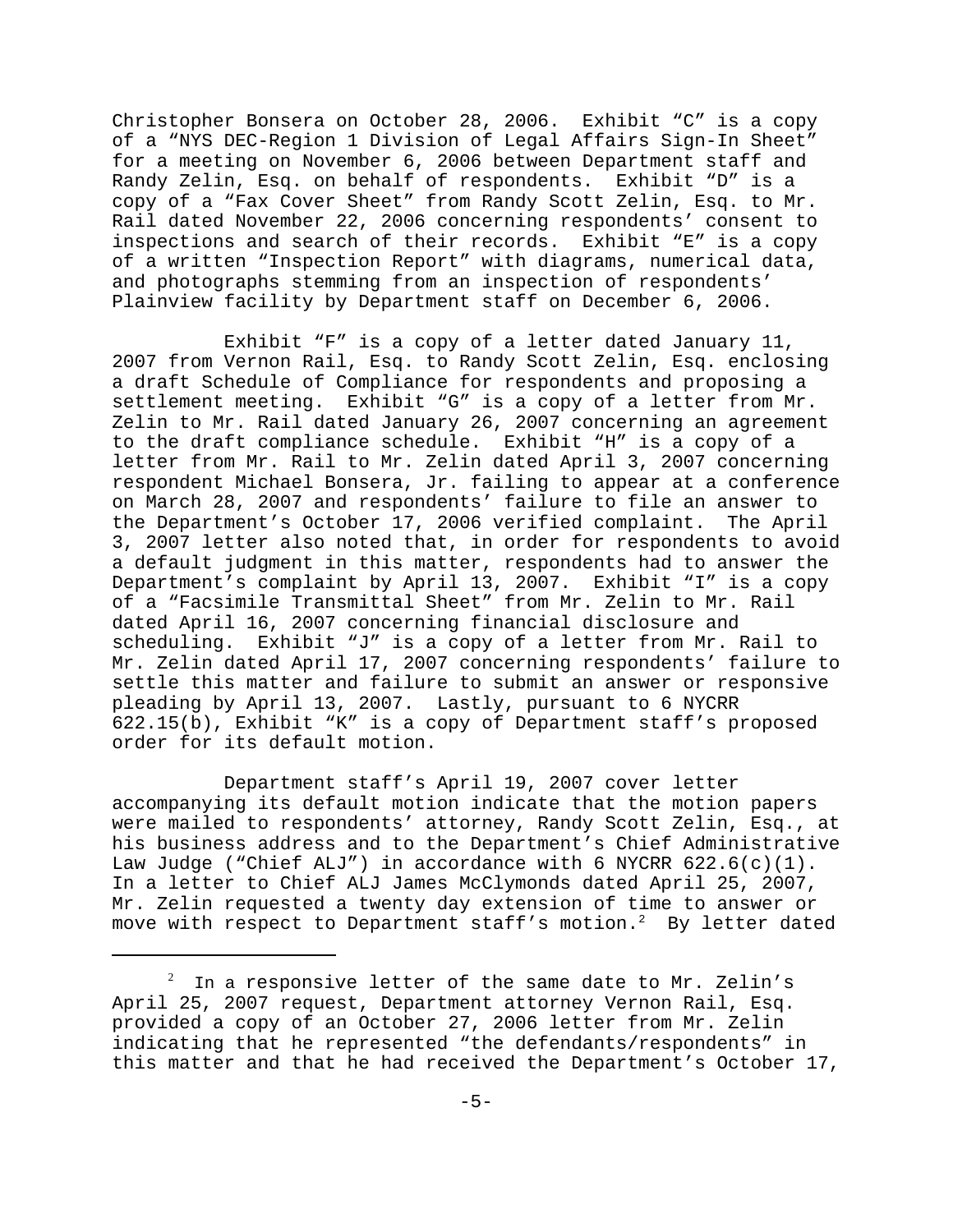May 1, 2007, Chief ALJ McClymonds denied Mr. Zelin's request for an extension as untimely because respondents' time to answer the October 17, 2006 verified complaint had expired, per Department staff's demand, on April 13, 2007. However, in his May 1, 2007 letter, Chief ALJ McClymonds granted respondents until May 15, 2007 to move to reopen the default and assigned the matter to me. To date, neither Mr. Zelin, nor anyone else on respondents' behalf, has filed a motion to reopen the default or otherwise served any papers in response to Department staff's motion.

Pursuant to the Department's regulations, all parties have five days after a motion is served to file a response (see 6 NYCRR 622.6[c][3]). When the time for performance of some act is measured from the service of an interlocutory paper (such as a motion), and service is made by mail, CPLR 2103(b)(2) gives the party so served five additional days within which to act (see also 6 NYCRR 622.6[b][2][i]). Thus, respondents had until April 29, 2007 to file a response to Department staff's motion with me. Respondents failed to do so. Further, respondents were afforded an additional opportunity to move to reopen the default until May 15, 2007 and failed to do so.

The basis for staff's motion for default judgment, as set forth in Mr. Rail's April 19, 2007 affirmation, is respondents' failure to file a timely answer to the October 17, 2006 verified complaint by April 13, 2007. Department staff's submissions which accompanied its default motion, indicate that a copy of the motion and supporting papers, as described above, was mailed to respondents' attorney Randy Scott Zelin, Esq. at 675 Old Country Road, Westbury, New York on April 19, 2007. Moreover, Mr. Zelin's April 25, 2007 letter to Chief ALJ McClymonds confirmed that he had received Department staff's April 19, 2007 default motion in this proceeding.

<sup>2006 &</sup>quot;administrative complaint and proposed order on consent."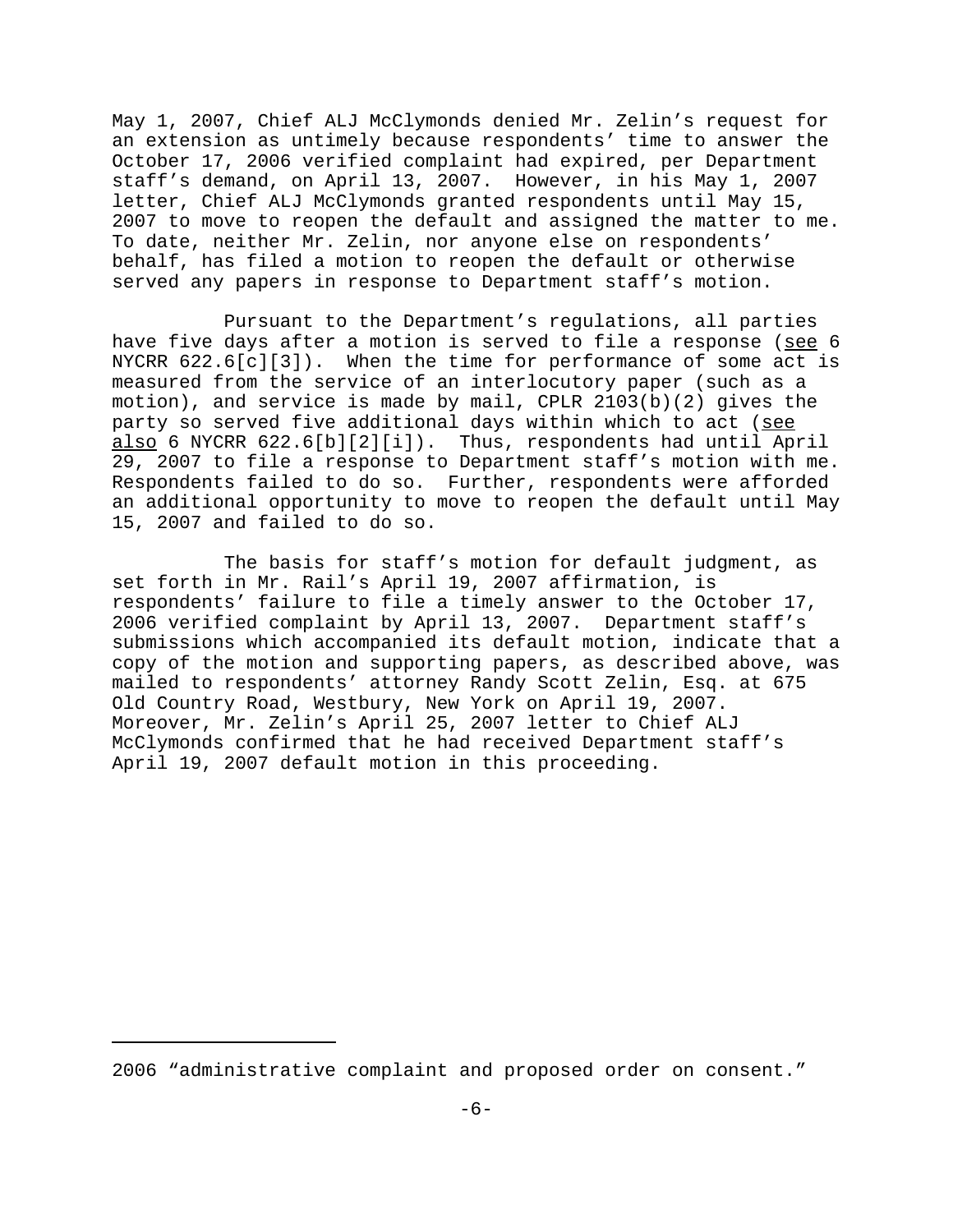## **Findings of Fact**

- 1. On October 17, 2006, Department staff attorney Vernon G. Rail, Esq. served a notice of hearing and verified complaint, both dated October 17, 2006, in DEC Case No. R1- 20060717-177 upon respondent LMR Services Corp. by certified mail, return receipt requested, at its last known address at 1 Forsythia Lane, Jericho, New York pursuant to 6 NYCRR 622.3(a)(3).
- 2. On October 17, 2006, Department staff attorney Vernon G. Rail, Esq. served a notice of hearing and verified complaint, both dated October 17, 2006, in DEC Case No. R1- 20060717-177 upon respondent Christopher Bonsera by certified mail, return receipt requested, at his last known address at 158 Third Street, Saint James, New York pursuant to 6 NYCRR 622.3(a)(3).
- 3. On October 17, 2006, Department staff attorney Vernon G. Rail, Esq. served an additional copy of the October 17, 2006 notice of hearing and verified complaint upon respondents' attorney, Randy Scott Zelin, Esq., by certified mail, return receipt requested, at Mr. Zelin's address at 675 Old Country Road, Westbury, New York pursuant to 6 NYCRR 622.3(a)(3) and CPLR  $2103(b)$ .<sup>3</sup>
- 4. The October 17, 2006 notice of hearing stated that, pursuant to 6 NYCRR 622.4, respondents must serve an answer upon Department staff within twenty (20) days of receiving the notice of hearing and verified complaint. As provided for by 6 NYCRR 622.8, the notice of hearing also scheduled a pre-hearing conference for November 29, 2006 at the Department's Region 1 headquarters in Stony Brook, New York. The notice of hearing stated that if respondent failed either to file an answer or to attend the pre-hearing conference as scheduled, respondents would be in default and would waive its right to a hearing.
- 5. With respect to the October 17, 2006 verified complaint, the time for respondents to serve an answer, per Department staff's written demand following settlement negotiations and attempts to resolve the matter, expired on April 13, 2007 (see Exhibits "H" and "J" attached to Department staff's

<sup>3</sup> Based upon the written submissions, I find that Mr. Zelin represents all respondents in this proceeding (see, e.g., discussion at footnote 2).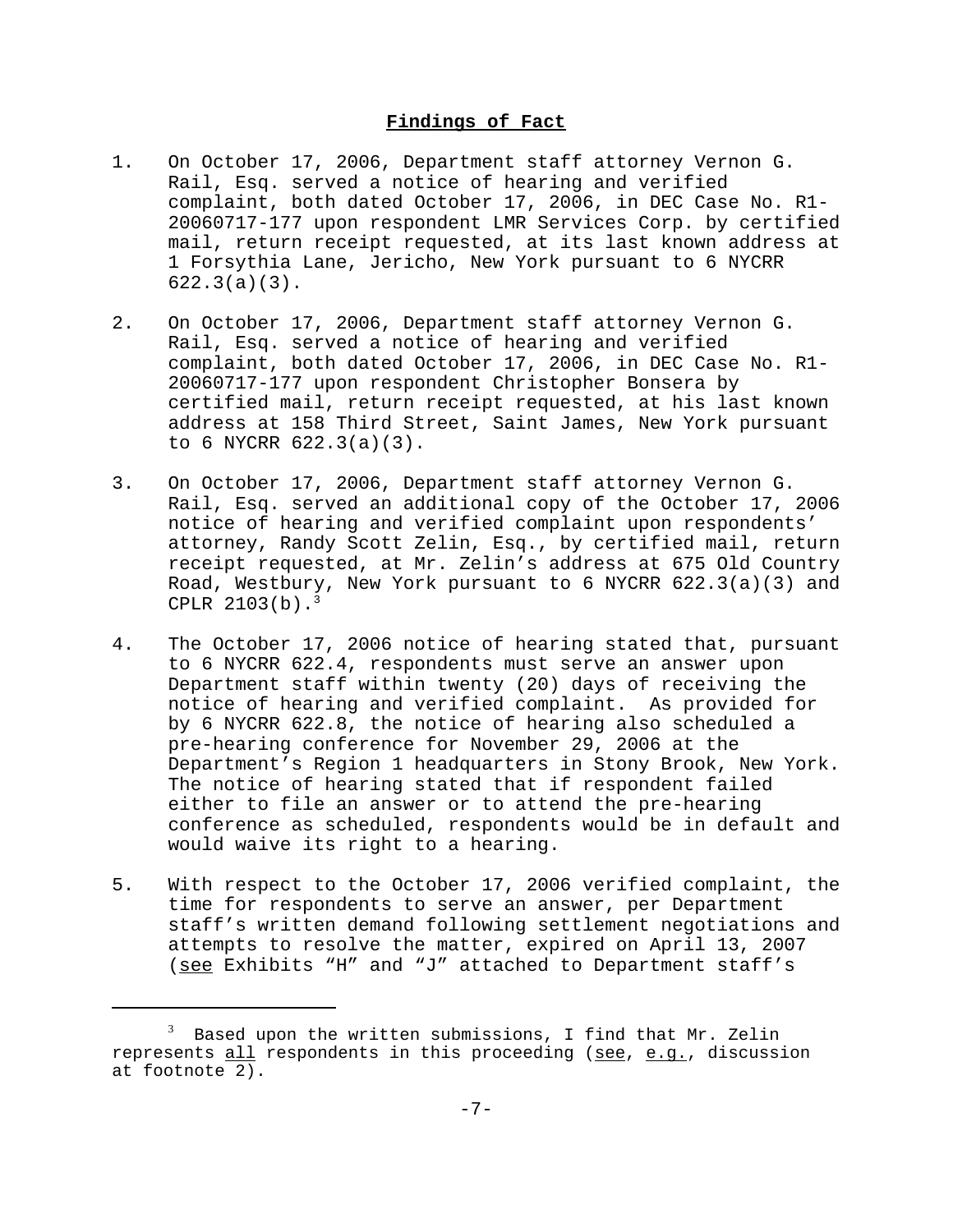April 19, 2007 default motion). As of the date of Department staff's default motion, respondent had not filed an answer.

6. With respect to the November 29, 2006 pre-hearing conference, it appears that Department staff and respondents' attorney, Randy Scott Zelin, Esq., held a meeting at the Department's Region 1 headquarters on November 6, 2006 to discuss this matter (see Exhibit "C" attached to Department staff's default motion).

## **Discussion**

In accordance with the Department's uniform enforcement regulations, Department staff may commence an administrative enforcement proceeding by service of a notice of hearing and complaint (see 6 NYCRR 622.3[a][1]). Service of a notice of hearing and complaint "must be by personal service consistent with the CPLR or by certified mail. Where service is by certified mail, service shall be complete when the notice of hearing and complaint is received" (see 6 NYCRR  $622.3[a][3])$ .

A respondent's failure either to file a timely answer or to appear at a pre-hearing conference constitutes a default and a waiver of the respondent's right to a hearing (see 6 NYCRR 622.15[a]). Under these circumstances, Department staff may move for a default judgment. Pursuant to 6 NYCRR 622.15(b), staff's default motion must contain the following:

- a. Proof of service upon the respondent of the notice of hearing and complaint or other such document which commenced the proceeding;
- b. Proof of the respondent's failure to file a timely answer or to appear at a pre-hearing conference; and
- c. A proposed order.

The April 19, 2007 affirmation of Department staff attorney Vernon G. Rail, Esq., demonstrates service of the October 17, 2006 notice of hearing and verified complaint upon respondents in a manner consistent with the requirements set forth in 6 NYCRR  $622.3(a)(3)$  (see Exhibits "A" and "B" attached to Department staff's April 19, 2007 default motion). In addition, the April 19, 2007 affirmation of attorney Rail demonstrates that respondent did not timely file any answer to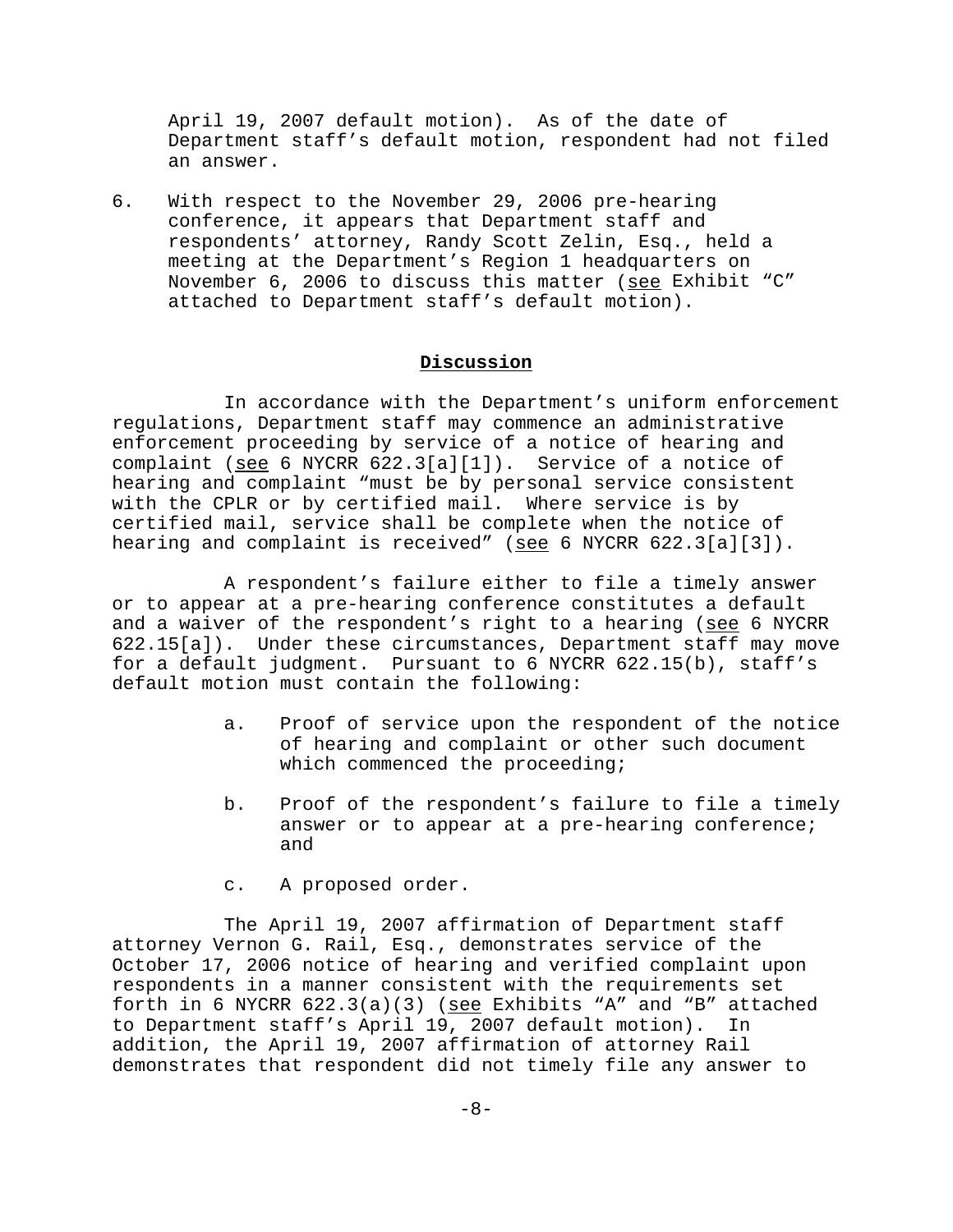the October 17, 2006 verified complaint by April 13, 2007 as demanded by the Department (see Exhibits "H" and "J" attached to Department staff's April 19, 2007 default motion).<sup>4</sup>

The Department's regulations governing motions for a default judgment do not prescribe the circumstances under which a defaulting respondent is entitled to notice of the application by staff for a default judgment (see 6 NYCRR 622.15). Under CPLR  $3215(g)(1)$ , notice of an application for a default judgment is required only where the defending party has appeared or where more than one year has elapsed between the date of the default and the motion (see Matter of Makhan Singh, Decision and Order of the Commissioner, March 19, 2004 at 2-3).

To date, according to Mr. Rail's affirmation submitted in support of staff's default motion and other written submissions, respondents have "appeared" in this action through their attorney, Randy Scott Zelin, Esq., but have otherwise failed to submit an answer to the verified complaint first served in October 2006 (see affirmation of Vernon G. Rail, Esq. dated April 19, 2007 at  $\P\P$  5, 11, and 12). According to Mr. Rail's April 19, 2007 cover letter, Department staff mailed a copy of its motion papers in this proceeding to respondents' attorney, Randy Scott Zelin, Esq., at his business address. Mr. Zelin's April 25, 2007 letter to Chief ALJ McClymonds acknowledged that he had received Department staff's April 19, 2007 default motion against respondents in this proceeding.

Pursuant to 6 NYCRR  $622.6(a)(1)$  and CPLR  $2103(c)$ , motion papers in Department proceedings may be served by mail. In accordance with the provisions of CPLR  $2103(b)(2)$  and  $(c)$ , and CPLR 3215(f) and (g), service by mail is complete upon proper posting, without regard to receipt. (See Tappis v National Van Lines, Inc., 43 Misc2d 157 [App Term, 1964]; A. & B. Service Station, Inc. v State, 50 AD2d 973 [3d Dept], lv denied 39 NY2d 709 [1975].) Thus, Department staff properly served the notice of motion and motion for default upon respondents' attorney in this case. To date, respondents have not filed any written response to the motion.

Based on these circumstances, respondent LMR Services Corp. a/k/a BBR Rolloff Services, and respondents Thomas Bonsera, Michael Bonsera, Jr., and Christopher Bonsera have defaulted and waived their right to a hearing, and Department staff is entitled

 $^4$  Pursuant to 6 NYCRR 622.4(a), staff may extend the time to answer.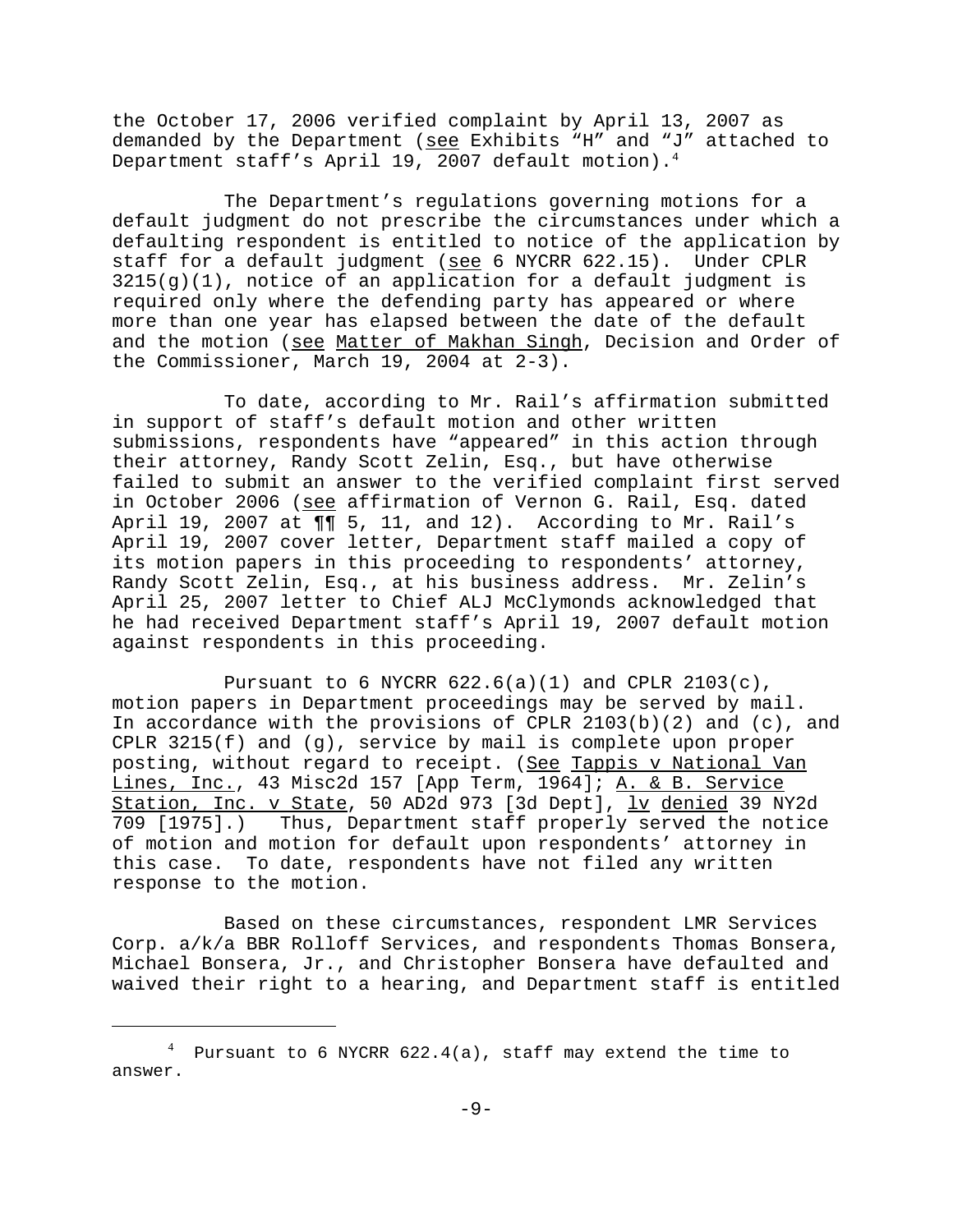to a default judgment pursuant to 6 NYCRR 622.15(a). By operation of the default, respondents are deemed to have admitted the factual allegations set forth in staff's verified complaint. Staff's motion papers also set forth sufficient factual allegations that demonstrate respondents' liability for each cause of action alleged by staff. Therefore, respondents' liability is established.

As previously noted, Department staff provided a proposed order with its default motion papers (see Exhibit "K"). The proposed order would assess a total civil penalty of \$50,000, and would require respondents to comply with applicable requirements of ECL article 27 and 6 NYCRR part 360 at its Plainview facility within certain specified time periods in accordance with a compliance schedule proposed by Department staff (see Exhibit "K" at 2) and other relief as the Commissioner deems just and proper.

When respondents default, they waive the right to a hearing and are deemed to have admitted the factual allegations of the complaint with respect to liability for the violations charged. Department staff, however, still has the obligation to prove damages (see Matter of Alvin Hunt d/b/a Our Cleaners, Decision and Order of the Commissioner, July 25, 2006, at 3-4).

Pursuant to ECL 71-2703(1), any person, which includes a corporation (see ECL 1-0303[18] and ECL 27-0303[3]), "who violates any of the provisions of, or who fails to perform any duty imposed by title 3 or 7 of article 27 of this chapter or any rule or regulation promulgated pursuant thereto . . . shall be liable for a civil penalty not to exceed seven thousand five hundred dollars for each such violation and an additional penalty of not more than one thousand five hundred dollars for each day during which such violation continues."

In addition, pursuant to ECL 71-2703(3), "[a]ny person who violates any of the provisions of, or who fails to perform any duty imposed by title 7 of article 27, with regard to the construction and operation of facilities for the disposal of construction and demolition debris or any rule or regulation promulgated pursuant thereto . . . shall be liable for a civil penalty not to exceed fifteen thousand dollars and each day of such deposition shall constitute a separate violation and said civil penalty is in addition to any other fines or penalties which may be applied pursuant to this title."

Here, Department staff has proposed a total civil penalty of \$50,000 that is substantially less than the potential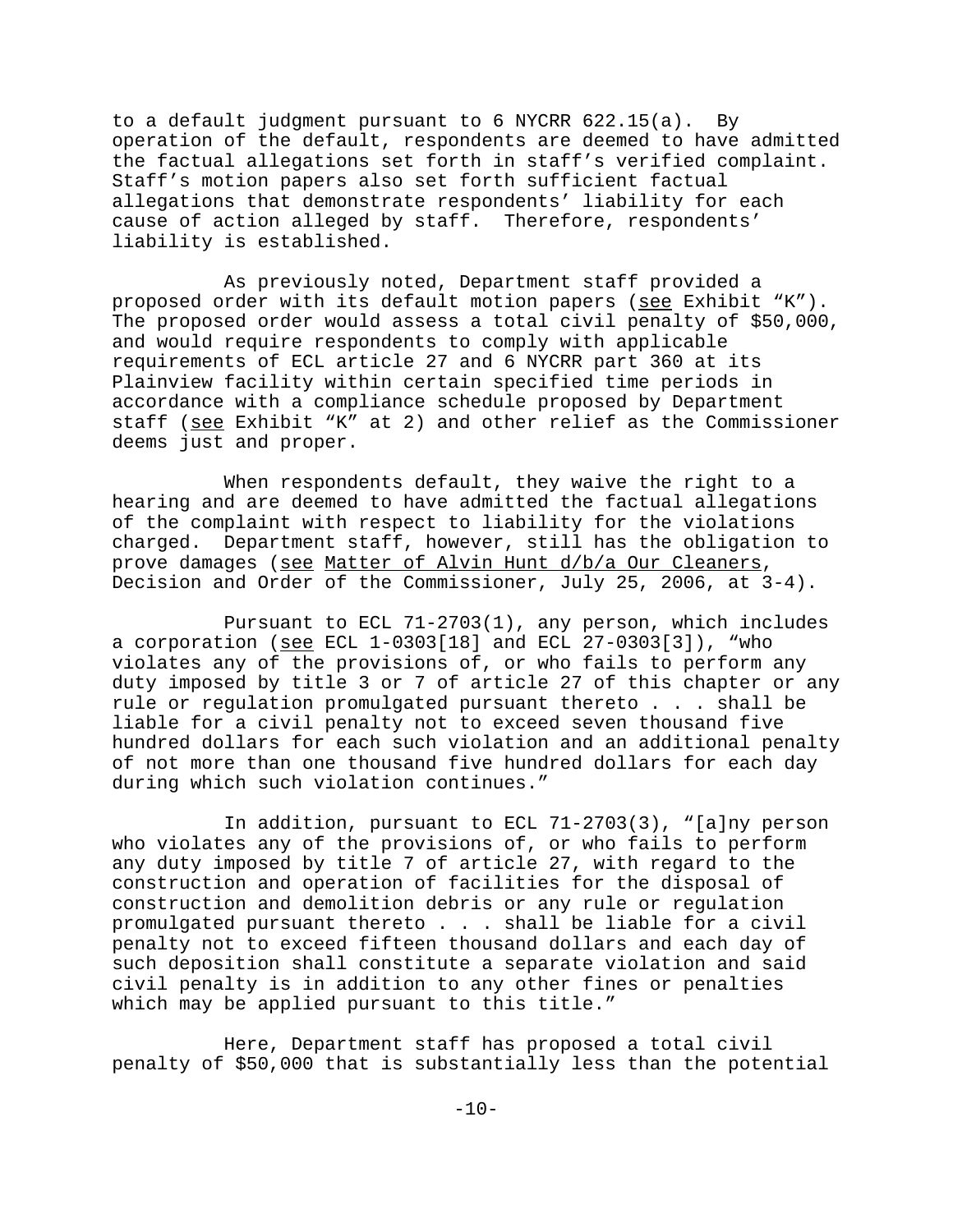maximum that could be assessed under the applicable provisions of law for each of the violations alleged. This is particularly relevant given the allegations concerning the disposal of C&D debris at respondents' Plainview and Hauppauge facilities, as well as the continuing nature of certain violations at respondents' Plainview facility as documented by Department staff's various inspections during 2006.

Moreover, respondents' operation of a landfill located over an area identified by the Department as a "deep flow recharge area" at its Hauppauge facility poses a potentially significant threat to the quality of groundwater and therefore the quality of drinking water derived from a sole source aquifer on Long Island (see ECL 27-0704[1][b] and Historical and Statutory Notes following ECL 27-0704; see also 6 NYCRR 360-8.4[b]). The civil penalty requested by Department staff is, therefore, appropriate.

Finally Department staff's default motion includes a schedule to bring respondents' Plainview facility into compliance with the applicable regulations within certain time periods following the date of service of a copy of an order in this matter. I conclude that the dates in the compliance schedule outlined in staff's default motion are authorized and reasonable. While Department staff did not include a similar schedule to bring respondents' Hauppauge facility into compliance with applicable regulations, I recommend that, pursuant to the provisions of ECL article 3, 27-0703, and 71-2703, the Commissioner direct respondents to bring the Hauppauge facility into compliance with the applicable regulations within certain time periods following the date of service of a copy of an order in this matter.

#### **Conclusions**

- 1. Respondents LMR Services Corp. a/k/a BBR Rolloff Services, and respondents Thomas Bonsera, Michael Bonsera, Jr., and Christopher Bonsera, have defaulted and, therefore, have waived the right to a hearing with respect to liability for the violations alleged in the verified complaint. By defaulting, respondents are deemed to have admitted the factual allegations set forth in the verified complaint.
- 2. Respondents' liability for the sixteen causes of action alleged in the verified complaint has been established.